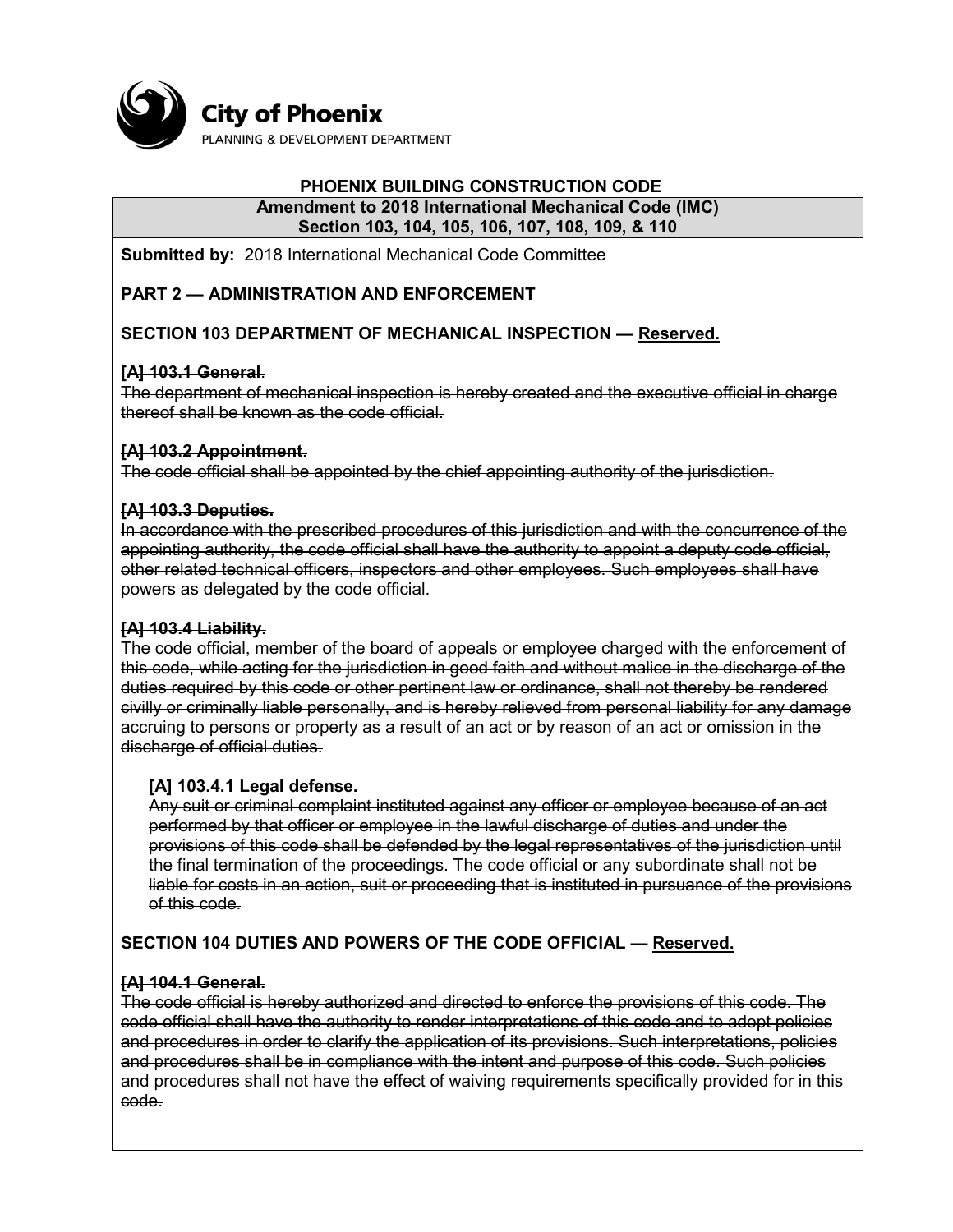### **[A] 104.2 Applications and permits.**

The code official shall receive applications, review *construction documents* and issue permits for the installation and *alteration* of mechanical systems, inspect the premises for which such permits have been issued and enforce compliance with the provisions of this code.

### **[A] 104.3 Inspections.**

The code official shall make all of the required inspections, or shall accept reports of inspection by *approved* agencies or individuals. Reports of such inspections shall be in writing and be certified by a responsible officer of such *approved* agency or by the responsible individual. The code official is authorized to engage such expert opinion as deemed necessary to report on unusual technical issues that arise, subject to the approval of the appointing authority.

### **[A] 104.4 Right of entry.**

Where it is necessary to make an inspection to enforce the provisions of this code, or where the code official has reasonable cause to believe that there exists in a building or on any premises any conditions or violations of this code that make the building or premises unsafe, insanitary, dangerous or hazardous, the code official shall have the authority to enter the building or premises at all reasonable times to inspect or to perform the duties imposed on the code official by this code. If such building or premises is occupied, the code official shall present credentials to the occupant and request entry. If such building or premises is unoccupied, the code official shall first make a reasonable effort to locate the owner, the owners authorized agent or other person having charge or control of the building or premises and request entry. If entry is refused, the code official has recourse to every remedy provided by law to secure entry.

Where the code official has first obtained a proper inspection warrant or other remedy provided by law to secure entry, the owner, owner's authorized agent or occupant or person having charge, care or control of the building or premises shall not fail or neglect, after proper request is made as herein provided, to promptly permit entry therein by the code official for the purpose of inspection and examination pursuant to this code.

### **[A] 104.5 Identification.**

The code official shall carry proper identification when inspecting structures or premises in the performance of duties under this code.

### **[A] 104.6 Notices and orders.**

The code official shall issue all necessary notices or orders to ensure compliance with this code.

### **[A] 104.7 Department records**.

The code official shall keep official records of applications received, permits and certificates issued, fees collected, reports of inspections, and notices and orders issued. Such records shall be retained in the official records for the period required for retention of public records.

### **SECTION 105 APPROVAL — Reserved**.

### **[A] 105.1 Modifications.**

Where there are practical difficulties involved in carrying out the provisions of this code, the code official shall have the authority to grant modifications for individual cases upon application of the owner or owner's authorized agent, provided that the code official shall first find that special individual reason makes the strict letter of this code impractical and the modification is in compliance with the intent and purpose of this code and does not lessen health, life and fire safety requirements. The details of action granting modifications shall be recorded and entered in the files of the mechanical inspection department.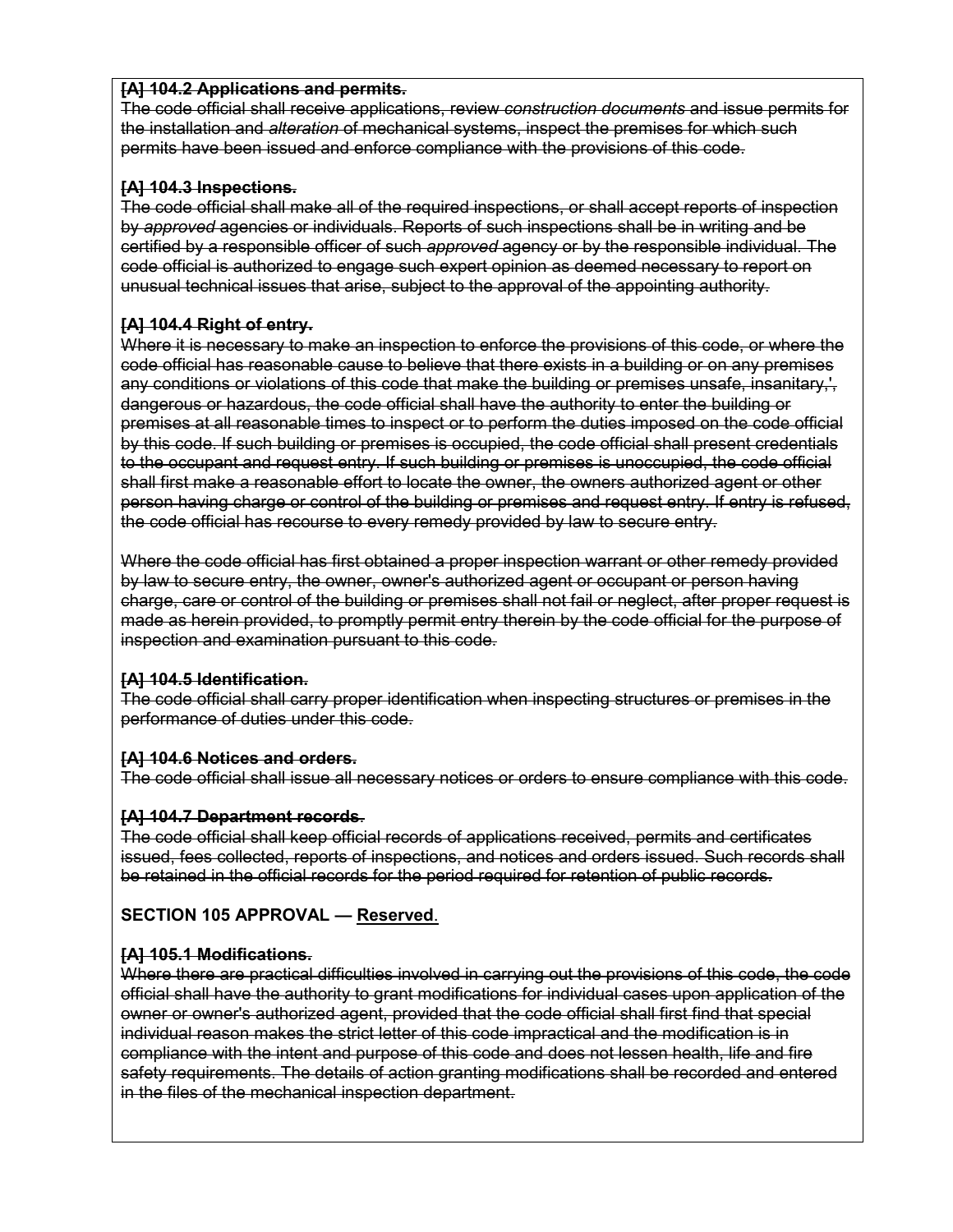#### **[A] 105.2 Alternative materials, design and methods of construction and equipment.**

The provisions of this code are not intended to prevent the installation of any material or to prohibit any design or method of construction not specifically prescribed by this code, provided that any such alternative has been approved*.* An alternative material, design or method of construction shall be *approved* where the code official finds that the proposed design is satisfactory and complies with the intent of the provisions of this code, and that the material, method or work offered is, for the purpose intended, not less than the equivalent of that prescribed in this code in quality, strength, effectiveness, fire resistance, durability and safety. Where the alternative material, design or method of construction is not *approved*, the code official shall respond in writing, stating the reasons why the alternative was not *approved*.

### **[A] 105.2.1 Research reports.**

Supporting data, where necessary to assist in the approval of materials or assemblies not specifically provided for in this code, shall consist of valid research reports from *approved* sources.

### **[A] 105.3 Required testing.**

Where there is insufficient evidence of compliance with the provisions of this code, or evidence that a material or method does not conform to the requirements of this code, or in order to substantiate claims for alternative materials or methods, the code official shall have the authority to require tests as evidence of compliance to be made at no expense to the jurisdiction.

### **[A] 105.3.1 Test methods.**

Test methods shall be as specified in this code or by other recognized test standards. In the absence of recognized and accepted test methods, the code official shall approve the testing procedures.

### **[A] 105.3.2 Testing agency.**

Tests shall be performed by an *approved* agency.

### **[A] 105.3.3 Test reports.**

Reports of tests shall be retained by the code official for the period required for retention of public records.

### **[A] 105.4** *Approved* **materials and equipment.**

Materials, *equipment* and devices *approved* by the code official shall be constructed and installed in accordance with such approval.

### **[A] 105.5 Material, equipment and appliance reuse.**

Materials, *equipment*, appliances and devices shall not be reused unless such elements have been reconditioned, tested and placed in good and proper working condition and *approved*.

## **SECTION 106 PERMITS — Reserved.**

## **[A] 106.1 Where required.**

An owner, owner's authorized agent or contractor who desires to erect, install, enlarge, alter, repair, remove, convert or replace a mechanical system, the installation of which is regulated by this code, or to cause such work to be performed, shall first make application to the code official and obtain the required permit for the work.

**Exception:** Where *equipment and appliance* replacements or repairs must be performed in an emergency situation, the permit application shall be submitted within the next working business day of the department of mechanical inspection.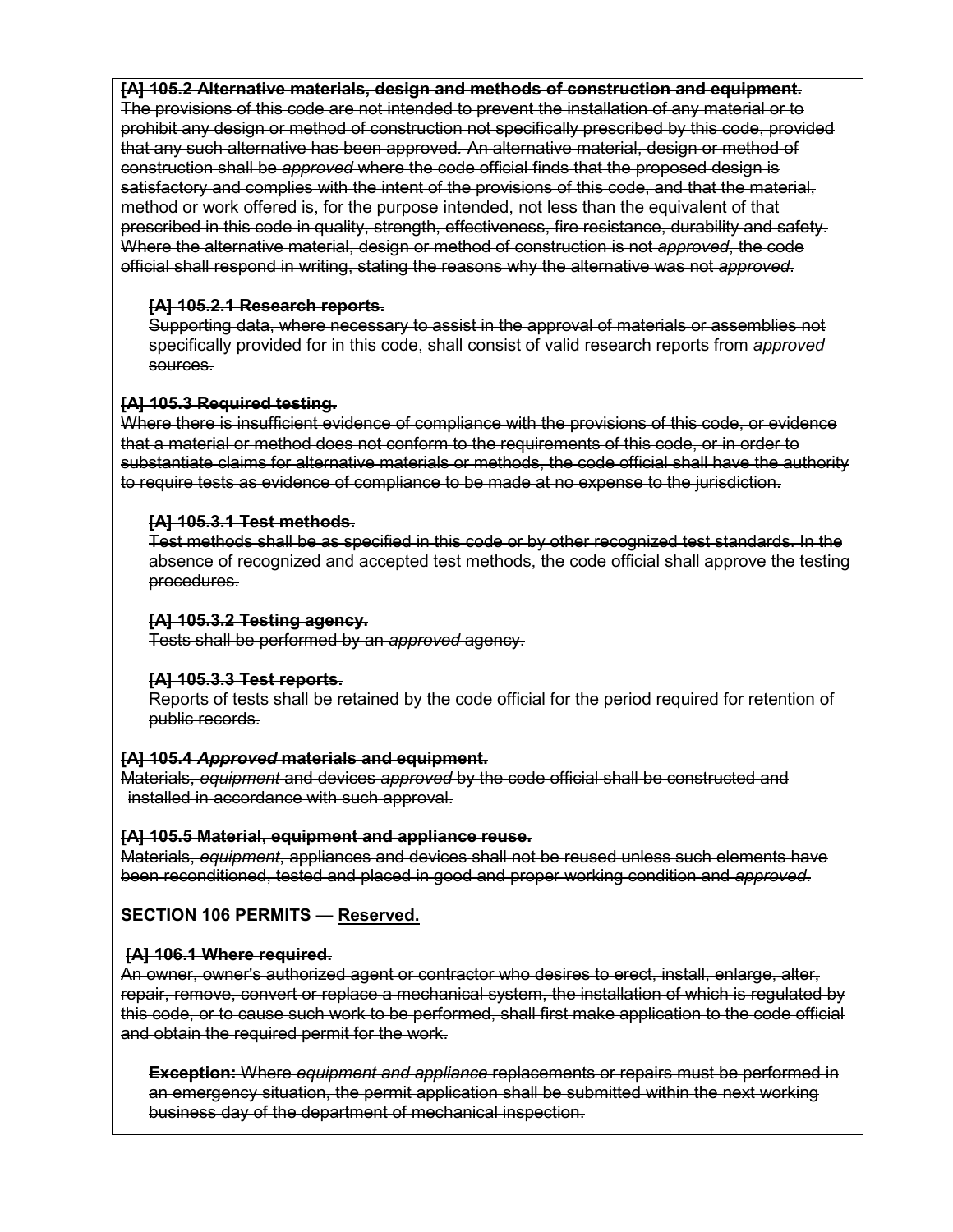#### **[A] 106.1.1 Annual permit.**

Instead of an individual construction permit for each *alteration* to an already *approved* system or *equipment* or application installation, the code official is authorized to issue an annual permit upon application therefor to any person, firm or corporation regularly employing one or more qualified tradespersons in the building, structure or on the premises owned or operated by the applicant for the permit

#### **[A] 106.1.2 Annual permit records.**

The person to whom an annual permit is issued shall keep a detailed record of *alterations* made under such annual permit. The code official shall have access to such records at all times or such records shall be filed with the code official as designated.

#### **[A] 106.2 Permits not required.**

Permits shall not be required for the following:

- 1. Portable heating appliances.
- 2. Portable ventilation appliances and *equipment.*
- 3. Portable cooling units.
- 4. Steam, hot water or chilled water piping within any heating or cooling *equipment* or appliances regulated by this code.
- 5. The replacement of any minor part that does not alter the approval of *equipment* or an *appliance* or make such *equipment* or appliance unsafe.
- 6. Portable evaporative coolers.
- 7. Self-contained refrigeration systems that contain 10 pounds (4.5 kg) or less of refrigerant, or that are actuated by motors of 1 horsepower (0.75 kW) or less.
- 8. Portable fuel cell appliances that are not connected to a fixed piping system and are not interconnected to a power grid.

Exemption from the permit requirements of this code shall not be deemed to grant authorization for work to be done in violation of the provisions of this code or other laws or ordinances of this jurisdiction.

### **[A] 106.3 Application for permit.**

Each application for a permit, with the required fee, shall be filed with the code official on a form furnished for that purpose and shall contain a general description of the proposed work and its location. The application shall be signed by the owner or the owners authorized agent. The permit application shall indicate the proposed *occupancy* of all parts of the building and of that portion of the site or lot, if any, not covered by the building or structure and shall contain such other information required by the code official.

### **[A] 106.3.1 Construction documents.**

*Construction documents*, engineering calculations, diagrams and other data shall be submitted in two or more sets with each application for a permit. The code official shall require *construction documents*, computations and specifications to be prepared and designed by a *registered design professional* where required by state law. Where special conditions exist, the code official is authorized to require additional *construction documents* to be prepared by a *registered design professional. Construction documents* shall be drawn to scale and shall be of sufficient clarity to indicate the location, nature and extent of the work proposed and show in detail that the work conforms to the provisions of this code. *Construction documents* for buildings more than two stories in height shall indicate where penetrations will be made for mechanical systems, and the materials and methods for maintaining required structural safety, fire-resistance rating and fireblocking.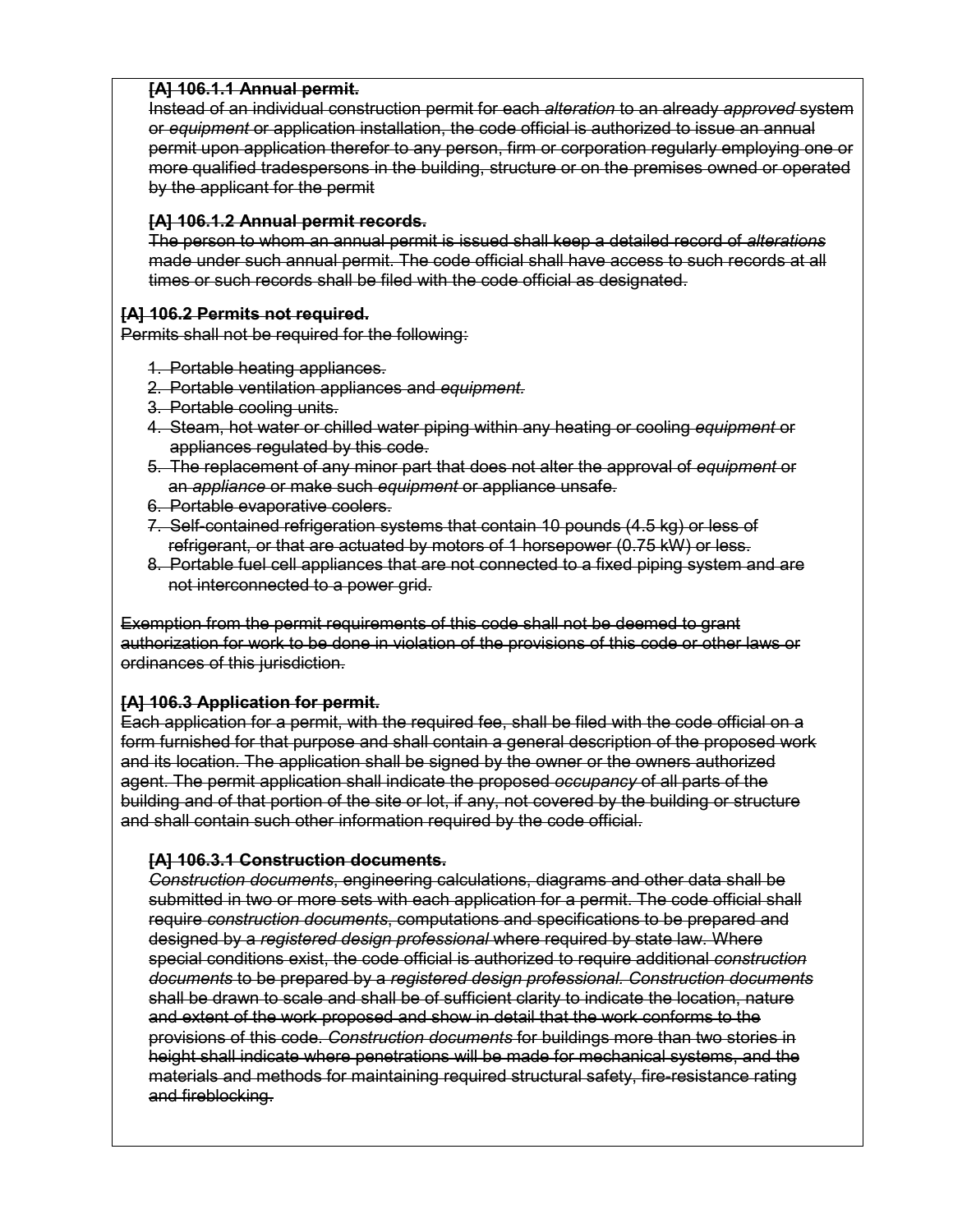**Exception:** The code official shall have the authority to waive the submission of *construction documents*, calculations or other data if the nature of the work applied for is such that reviewing of *construction documents* is not necessary to determine compliance with this code.

#### **[A] 106.3.2 Preliminary inspection.**

Before a permit is issued, the code official is authorized to inspect and evaluate the systems, *equipment*, buildings, devices, premises and spaces or areas to be used.

### **[A] 106.3.3 Time limitation of application.**

An application for a permit for any proposed work shall be deemed to have been abandoned 180 days after the date of filing, unless such application has been pursued in good faith or a permit has been issued; except that the code official shall have the authority to grant one or more extensions of time for additional periods not exceeding 180 days each. The extension shall be requested in writing and justifiable cause demonstrated.

### **[A] 106.4 Permit issuance.**

The application, *construction documents* and other data filed by an applicant for a permit shall be reviewed by the code official. If the code official finds that the proposed work conforms to the requirements of this code and all laws and ordinances applicable thereto, and that the fees specified in Section 106.5 have been paid, a permit shall be issued to the applicant.

### **[A] 106.4.1 Approved construction documents.**

When the code official issues the permit where *construction documents* are required, the *construction documents* shall be endorsed in writing and stamped *"APPROVED."* Such *approved construction documents* shall not be changed, modified or altered without authorization from the code official. Work shall be done in accordance with the *approved construction documents*.

The code official shall have the authority to issue a permit for the construction of part of a mechanical system before *the construction documents* for the entire system have been submitted or *approved*, provided that adequate information and detailed statements have been filed complying with all pertinent requirements of this code. The holder of such permit shall proceed at his or her own risk without assurance that the permit for the entire mechanical system will be granted.

### **[A] 106.4.2 Validity.**

The issuance of a permit or approval of *construction documents* shall not be construed to be a permit for, or an approval of, any violation of any of the provisions of this code or of other ordinances of the jurisdiction. A permit presuming to give authority to violate or cancel the provisions of this code shall be invalid.

The issuance of a permit based on *construction documents* and other data shall not prevent the code official from thereafter requiring the correction of errors in said construction documents and other data or from preventing building operations from being carried on thereunder where in violation of this code or of other ordinances of this jurisdiction

### **[A] 106.4.3 Expiration.**

Every permit issued by the code official under the provisions of this code shall expire by limitation and become null and void if the work authorized by such permit is not commenced within 180 days from the date of such permit, or if the work authorized by such permit is suspended or abandoned at any time after the work is commenced for a period of 180 days Before such work recommences, a new permit shall be first obtained and the fee therefor shall be one-half the amount required for a new permit for such work, provided that changes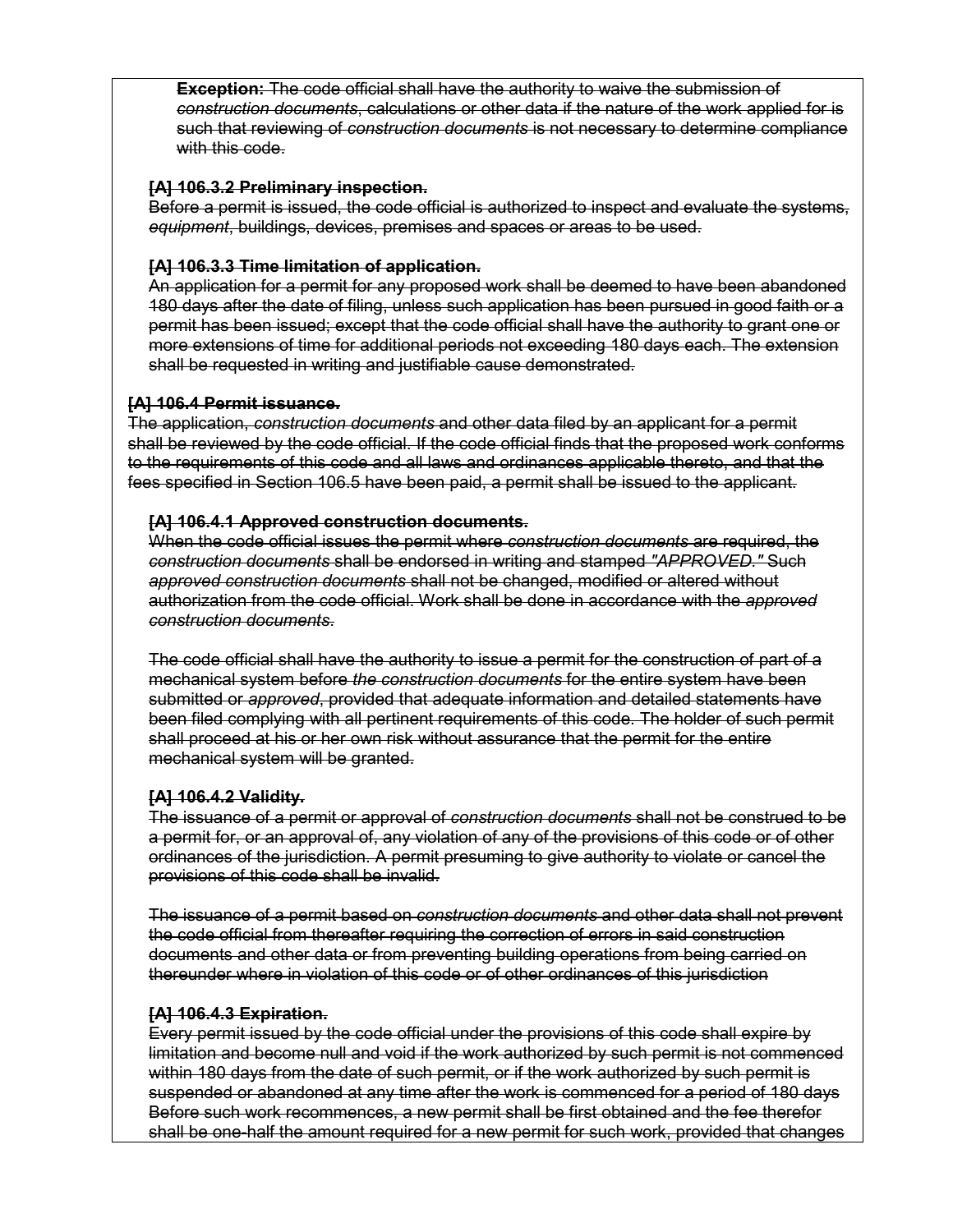have not been made and will not be made in the original construction documents for such work, and provided further that such suspension or abandonment has not exceeded one year.

### **[A] 106.4.4 Extensions.**

A permittee holding an unexpired permit shall have the right to apply for an extension of the time within which the permittee will commence work under that permit where work is unable to be commenced within the time required by this section for good and satisfactory reasons. The code official shall extend the time for action by the permittee for a period not exceeding 180 days if there is reasonable cause. A permit shall not be extended more than once. The fee for an extension shall be one-half the amount required for a new permit for such work.

### **[A] 106.4.5 Suspension or revocation of permit.**

The code official shall have the authority to suspend or revoke a permit issued under the provisions of this code wherever the permit is issued in error or on the basis of incorrect, inaccurate or incomplete information, or in violation of any ordinance or regulation or any of the provisions of this code.

### **[A] 106.4.6 Retention of construction documents.**

One set of *approved construction documents* shall be retained by the code official for a period of not less than 180 days from date of completion of the permitted work, or as required by state or local laws. One set of *approved construction* documents shall be returned to the applicant, and said set shall be kept on the site of the building or job at all times during which the work authorized thereby is in progress.

### **[A] 106.4.7 Previous approvals.**

This code shall not require changes in the *construction* documents, construction or designated *occupancy* of a structure for which a lawful permit has been heretofore issued or otherwise lawfully authorized, and the construction of which has been pursued in good faith within 180 days after the effective date of this code and has not been abandoned.

### **[A] 106.4.8 Posting of permit.**

The permit or a copy shall be kept on the site of the work until the completion of the project.

### **[A] 106.5 Fees.**

A permit shall not be issued until the fees prescribed in Section 106.52 have been paid, nor shall an amendment to a permit be released until the additional fee, if any, due to an increase of the mechanical system, has been paid.

### **[A] 106.5.1 Work commencing before permit issuance.**

Any person who commences work on a mechanical system before obtaining the necessary permits shall be subject to 100 percent of the usual permit fee in addition to the required permit fees.

### **[A] 106.5.2 Fee schedule.**

The fees for mechanical work shall be as indicated in the following schedule.

[JURISDICTION TO INSERT APPROPRIATE SCHEDULE]

### **[A] 106.5.3 Fee refunds.**

The code official shall authorize the refunding of fees as follows:

1. The full amount of any fee paid hereunder that was erroneously paid or collected.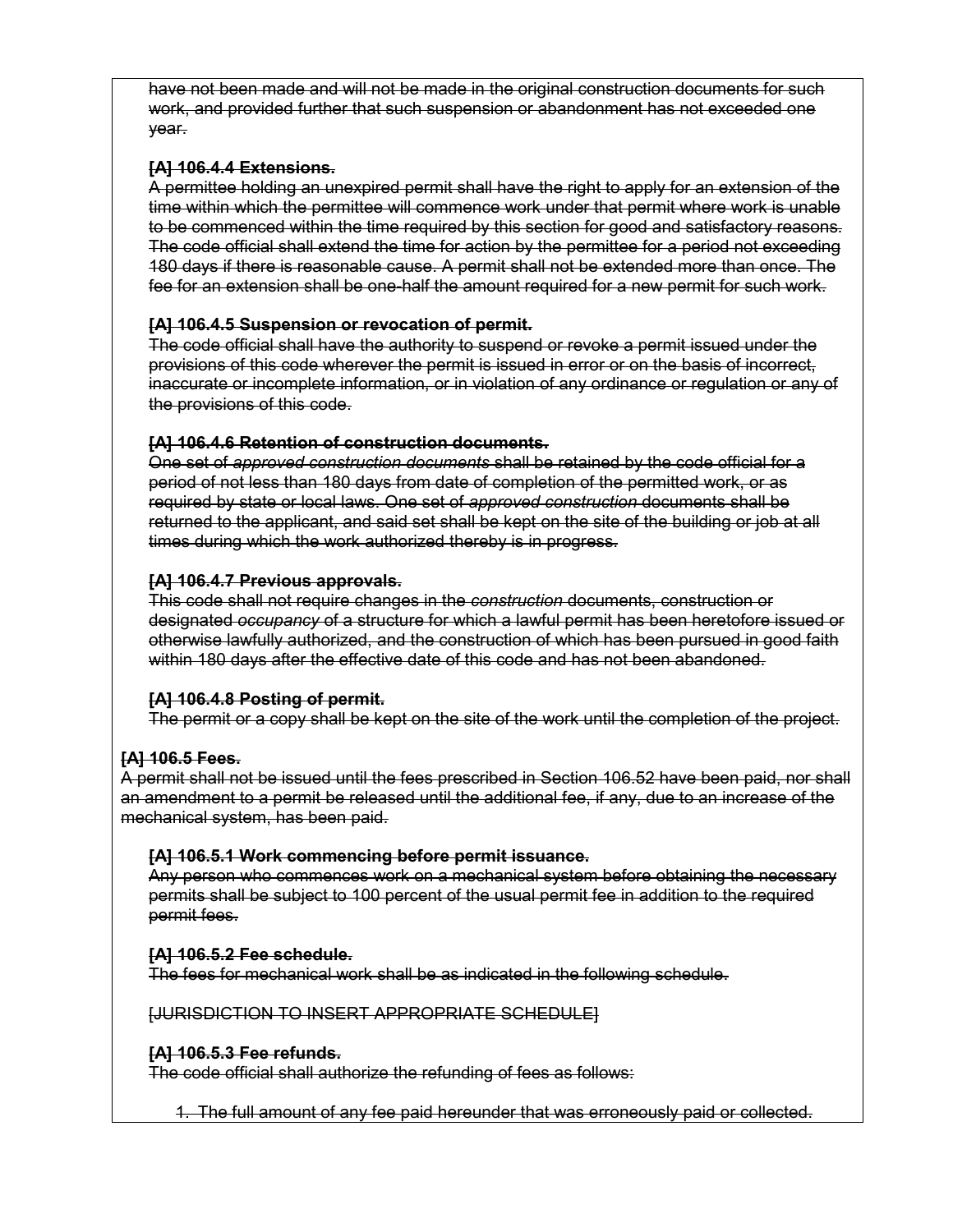- 2. Not more than [SPECIFY PERCENTAGE] percent of the permit fee paid where work has not been done under a permit issued in accordance with this code.
- 3. Not more than [SPECIFY PERCENTAGE] percent of the plan review fee paid where an application for a permit for which a plan review fee has been paid is withdrawn or canceled before any plan review effort has been expended.

The code official shall not authorize the refunding of any fee paid, except upon written application filed by the original permittee not later than 180 days after the date of fee payment.

# **SECTION 107 INSPECTIONS AND TESTING — Reserved.**

# **[A] 107.1 General.**

The code official is authorized to conduct such inspections as are deemed necessary to determine compliance with the provisions of this code. Construction or work for which a permit is required shall be subject to inspection by the code official, and such construction or work shall remain visible and able to be accessed for inspection purposes until *approved* Approval as a result of an inspection shall not be construed to be an approval of a violation of the provisions of this code or of other ordinances of the jurisdiction. Inspections presuming to give authority to violate or cancel the provisions of this code or of other ordinances of the jurisdiction shall not be valid.

## **[A] 107.2 Required inspections and testing.**

The code official, upon notification from the permit holder or the permit holder's agent, shall make the following inspections and other such inspections as necessary, and shall either release that portion of the construction or shall notify the permit holder or the permit holder's agent of violations that must be corrected. The holder of the permit shall be responsible for the scheduling of such inspections.

- 1. Underground inspection shall be made after trenches or ditches are excavated and bedded, piping installed, and before backfill is put in place. Where excavated soil contains rocks, broken concrete, frozen chunks and other rubble that would damage or break the piping or cause corrosive action, clean backfill shall be on the job site.
- 2. Rough-in inspection shall be made after the roof, framing, fireblocking and bracing are in place and all ducting and other components to be concealed are complete, and prior to the installation of wall or ceiling membranes.
- 3. Final inspection shall be made upon completion of the mechanical system.

**Exception:** Ground-source heat pump loop systems tested in accordance with Section 1210.10 shall be permitted to be backfilled prior to inspection.

The requirements of this section shall not be considered to prohibit the operation of any heating *equipment* or appliances installed to replace existing heating *equipment* or appliances serving an occupied portion of a structure provided that a request for inspection of such heating *equipment* or appliances has been filed with the department not more than 48 hours after such replacement work is completed, and before any portion of such *equipment* or appliances is concealed by any permanent portion of the structure.

### **[A] 107.2.1 Other inspections.**

In addition to the inspections specified in Section 107.2, the code official is authorized to make or require other inspections of any construction work to ascertain compliance with the provisions of this code and other laws that are enforced.

### **[A] 107.2.2 Inspection requests.**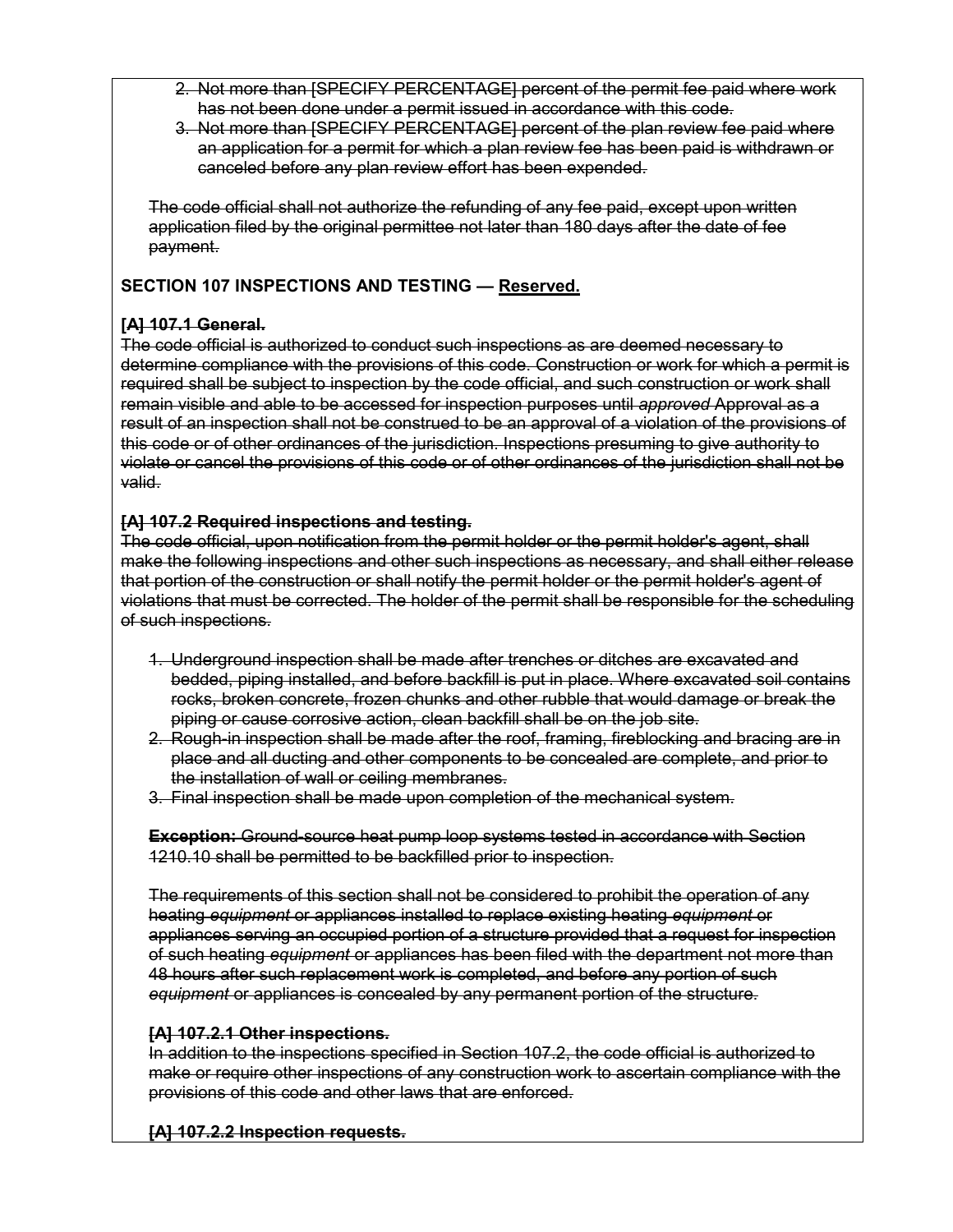It shall be the duty of the holder of the permit or their duly authorized agent to notify the code official when work is ready for inspection. It shall be the duty of the permit holder to provide access to and means for inspections of such work that are required by this code.

### **[A] 107.2.3 Approval required.**

Work shall not be done beyond the point indicated in each successive inspection without first obtaining the approval of the code official. The code official, upon notification, shall make the requested inspections and shall either indicate the portion of the construction that is satisfactory as completed, or notify the permit holder or his or her agent wherein the same fails to comply with this code. Any portions that do not comply shall be corrected and such portion shall not be covered or concealed until authorized by the code official.

## **[A] 107.2.4** *Approved* **inspection agencies**.

The code official is authorized to accept reports of *approved* agencies, provided that such agencies satisfy the requirements as to qualifications and reliability.

### **[A] 107.2.5 Evaluation and follow-Lap inspection services.**

Prior to the approval of a prefabricated construction assembly having concealed mechanical work and the issuance of a mechanical permit, the code official shall require the submittal of an evaluation report on each prefabricated construction assembly, indicating the complete details of the mechanical system, including a description of the system and its components, the basis on which the system is being evaluated, test results and similar information, and other data as necessary for the code official to determine conformance to this code.

#### **[A] 107.2.5.1 Evaluation service.**

The code official shall designate the evaluation service of an *approved* agency as the evaluation agency, and review such agency's evaluation report for adequacy and conformance to this code.

### **[A] 107.2.5.2 Follow-up inspection.**

Except where ready access is provided to mechanical systems, service *equipment* and accessories for complete inspection at the site without disassembly or dismantling, the code official shall conduct the in-plant inspections as frequently as necessary to ensure conformance to the *approved* evaluation report or shall designate an independent, *approved* inspection agency to conduct such inspections. The inspection agency shall furnish the code official with the follow-up inspection manual and a report of inspections on request, and the mechanical system shall have an identifying label permanently affixed to the system indicating that factory inspections have been performed.

### **[A] 107.2.5.3 Test and inspection records.**

Required test and inspection records shall be available to the code official at all times during the fabrication of the mechanical system and the erection of the building; or such records as the code official designates shall be filed.

### **[A] 107.4 Approval.**

After the prescribed tests and inspections indicate that the work complies in all respects with this code, a notice of approval shall be issued by the code official.

#### **[A] 107.4.1 Revocation.**

The code official is authorized to, in writing, suspend or revoke a notice of approval issued under the provisions of this code wherever the notice is issued in error, on the basis of incorrect information supplied, or where it is determined that the building or structure, premise or portion thereof is in violation of any ordinance or regulation or any of the provisions of this code.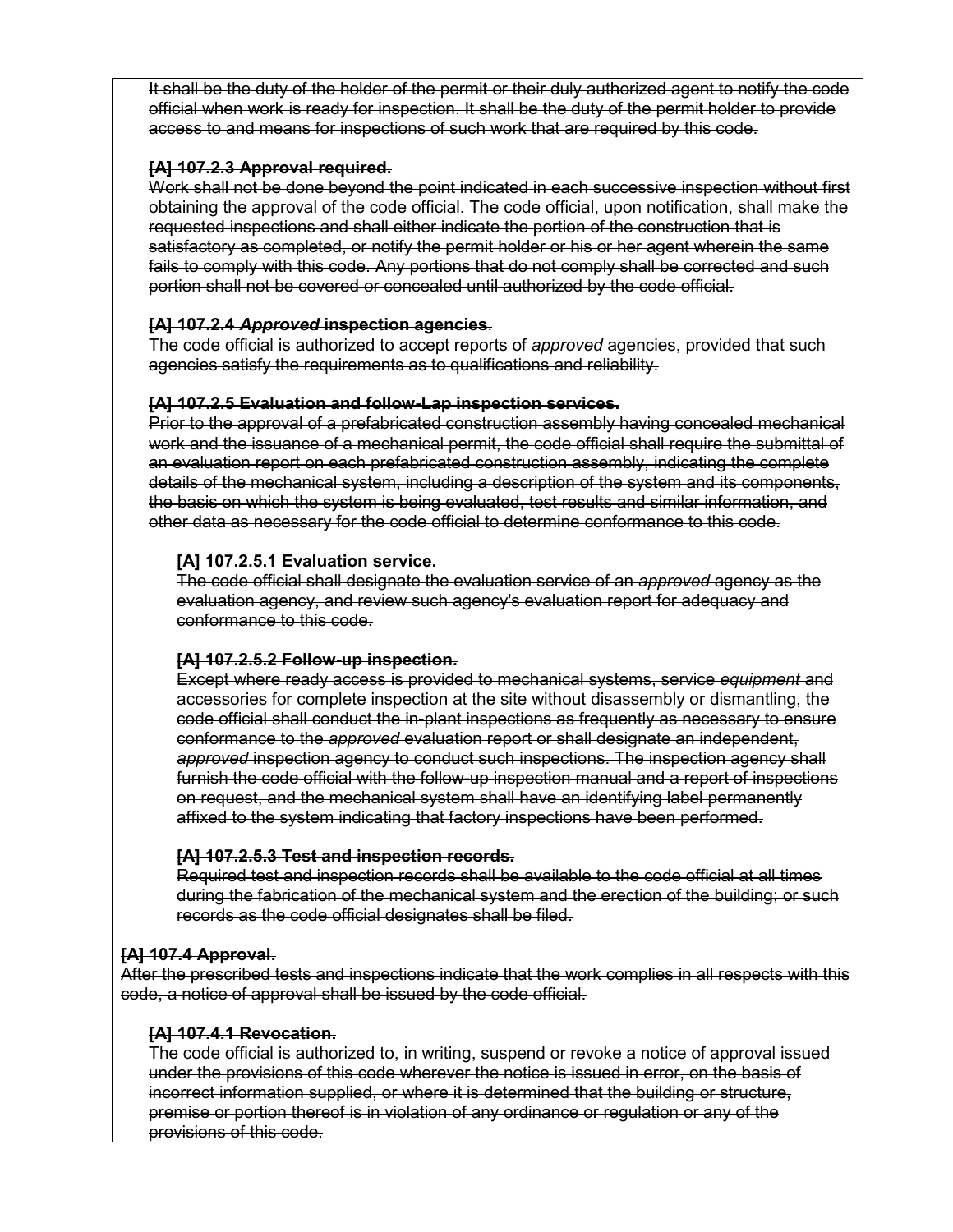### **[A] 107.5 Temporary connection.**

The code official shall have the authority to authorize the temporary connection of a mechanical system to the sources of energy for the purpose of testing mechanical systems or for use under a temporary certificate of occupancy.

### **[A] 107.6 Connection of service utilities.**

A person shall not make connections from a utility, source of energy, fuel or power to any building or system that is regulated by this code for which a permit is required, until authorized by the code official.

### **SECTION 108 VIOLATIONS — Reserved.**

### **[A] 108.1 Unlawful acts.**

It shall be unlawful for a person, firm or corporation to erect, construct, alter, repair, remove, demolish or utilize a mechanical system, or cause same to be done, in conflict with or in violation of any of the provisions of this code.

### **[A] 108.2 Notice of violation.**

The code official shall serve a notice of violation or order to the person responsible for the erection, installation, *alteration*, extension, repair, removal or demolition of mechanical work in violation of the provisions of this code, or in violation of a detail statement or the *approved* construction documents thereunder, or in violation of a permit or certificate issued under the provisions of this code. Such order shall direct the discontinuance of the illegal action or condition and the abatement of the violation.

### **[A] 108.3 Prosecution of violation.**

If the notice of violation is not complied with promptly, the code official shall request the legal counsel of the jurisdiction to institute the appropriate proceeding at law or in equity to restrain, correct or abate such violation, or to require the removal or termination of the unlawful occupancy of the structure in violation of the provisions of this code or of the order or direction made pursuant thereto.

## **[A] 108.4 Violation penalties.**

Persons who shall violate a provision of this code or shall fail to comply with any of the requirements thereof or who shall erect, install, alter or repair mechanical work in violation of the *approved* construction documents or directive of the code official, or of a permit or certificate issued under the provisions of this code, shall be guilty of a [SPECIFY OFFENSE], punishable by a fine of not more than [AMOUNT] dollars or by imprisonment not exceeding [NUMBER OF DAYS], or both such fine and imprisonment. Each day that a violation continues after due notice has been served shall be deemed a separate offense.

## **[A] 108.5 Stop work orders.**

Upon notice from the code official that mechanical work is being performed contrary to the provisions of this code or in a dangerous or unsafe manner, such work shall immediately cease. Such notice shall be in writing and shall be given to the owner of the property, or to the owners authorized agent, or to the person doing the work. The notice shall state the conditions under which work is authorized to resume. Where an emergency exists, the code official shall not be required to give a written notice prior to stopping the work. Any person who shall continue any work on the system after having been served with a stop work order, except such work as that person is directed to perform to remove a violation or unsafe condition, shall be liable for a fine of not less than [AMOUNT] dollars or more than [AMOUNT] dollars.

### **[A] 108.6 Abatement of violation.**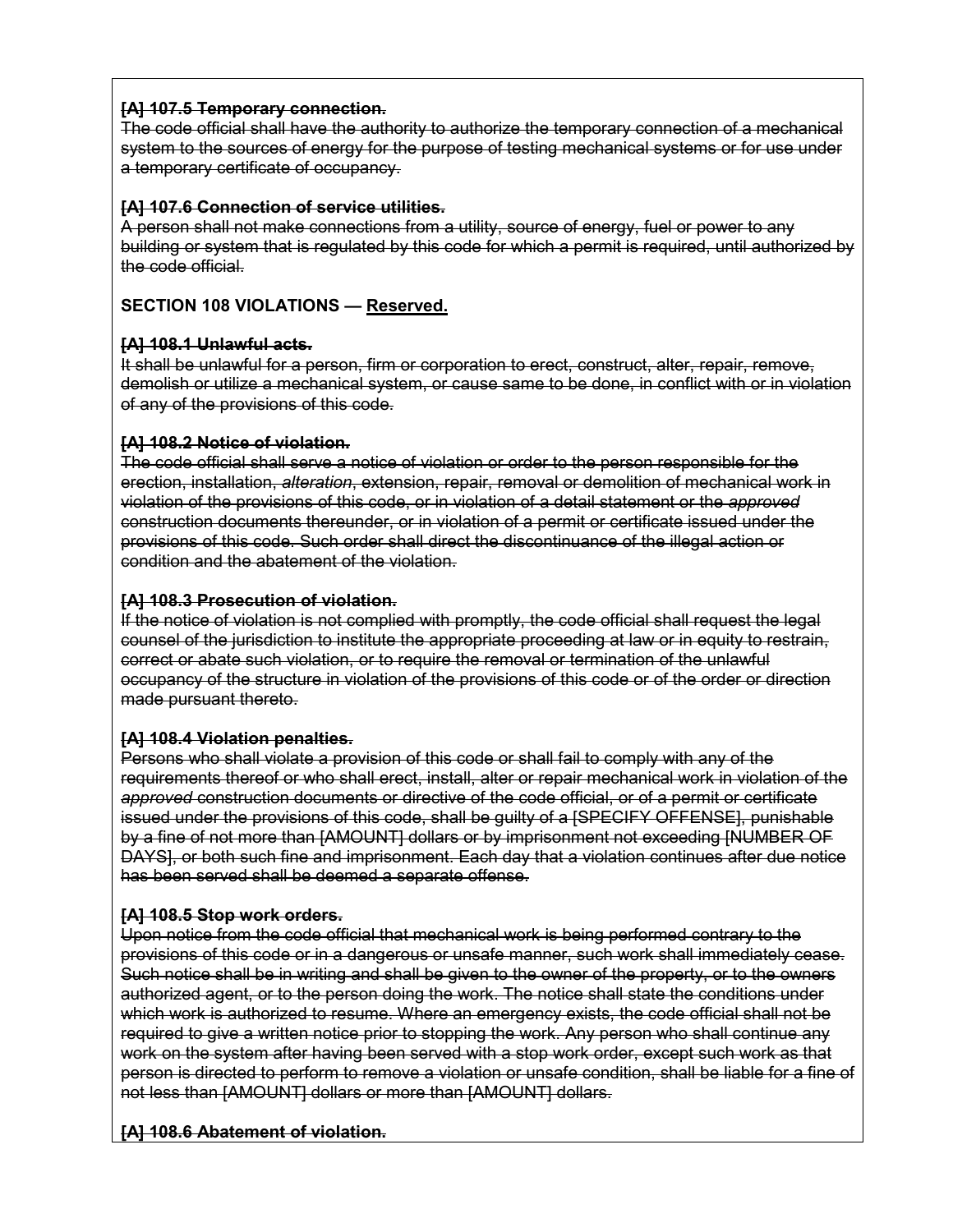The imposition of the penalties herein prescribed shall not preclude the legal officer of the jurisdiction from instituting appropriate action to prevent unlawful construction or to restrain, correct or abate a violation, or to prevent illegal occupancy of a building, structure or premises, or to stop an illegal act, conduct, business or utilization of the mechanical system on or about any premises.

### **[A] 108.7 Unsafe mechanical systems.**

A mechanical system that is unsafe, constitutes a fire or health hazard, or is otherwise dangerous to human life, as regulated by this code, is hereby declared as an unsafe mechanical system. Use of a mechanical system regulated by this code constituting a hazard to health, safety or welfare by reason of inadequate maintenance, dilapidation, fire hazard, disaster, damage or abandonment is hereby declared an unsafe use. Such unsafe *equipment* and appliances are hereby declared to be a public nuisance and shall be abated by repair, rehabilitation, demolition or removal.

## **[A] 108.7.1 Authority to condemn mechanical systems**.

Where the code official determines that any mechanical system, or portion thereof, regulated by this code has become hazardous to life, health, property, or has become insanitary, the code official shall order in writing that such system either be removed or restored to a safe condition. A time limit for compliance with such order shall be specified in the written notice. A person shall not use or maintain a defective mechanical system after receiving such notice.

Where such mechanical system is to be disconnected, written notice as prescribed in Section 108.2 shall be given. In cases of immediate danger to life or property, such disconnection shall be made immediately without such notice.

### **[A] 108.7.2 Authority to order disconnection of energy sources**.

The code official shall have the authority to order disconnection of energy sources supplied to a building, structure or mechanical system regulated by this code, where it is determined that the mechanical system or any portion thereof has become hazardous or unsafe. Written notice of such order to disconnect service and the causes therefor shall be given within 24 hours to the owner, the owner's authorized agent and occupant of such building, structure or premises, provided, however, that in cases of immediate danger to life or property, such disconnection shall be made immediately without such notice. Where energy sources are provided by a public utility, the code official shall immediately notify the serving utility in writing of the issuance of such order to disconnect.

### **[A] 108.7.3 Connection after order to disconnect.**

A person shall not make energy source connections to mechanical systems regulated by this code that have been disconnected or ordered to be disconnected by the code official, or the use of which has been ordered to be discontinued by the code official until the code official authorizes the reconnection and use of such mechanical systems.

Where a mechanical system is maintained in violation of this code, and in violation of a notice issued pursuant to the provisions of this section, the code official shall institute appropriate action to prevent, restrain, correct or abate the violation.

# **SECTION 109 MEANS OF APPEAL — Reserved.**

## **[A] 109.1 Application for appeal.**

A person shall have the right to appeal a decision of the code official to the board of appeals. An application for appeal shall be based on a claim that the true intent of this code or the rules legally adopted thereunder have been incorrectly interpreted, the provisions of this code do not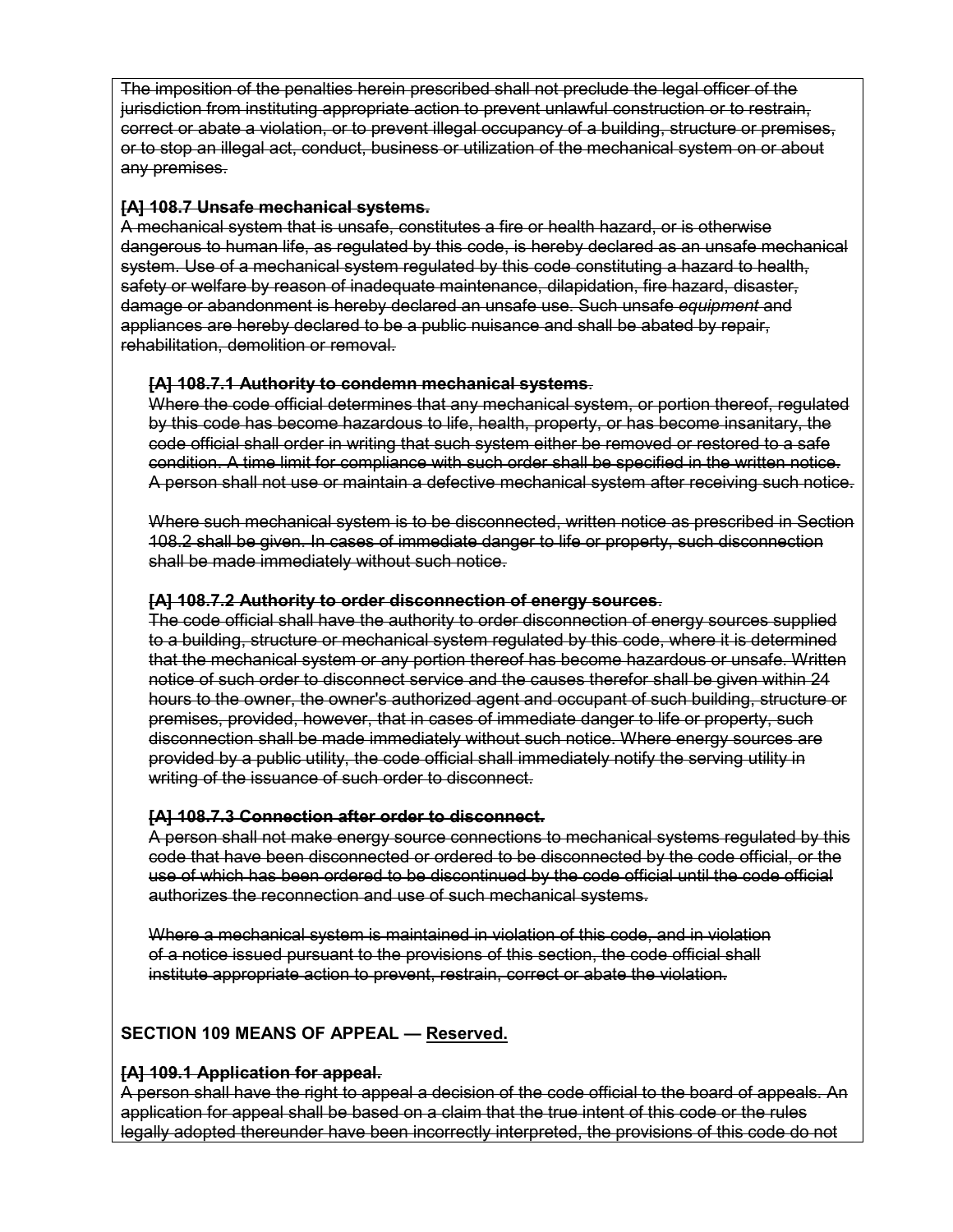fully apply; or an equally good or better form of construction is proposed. The application shall be filed on a form obtained from the code official within 20 days after the notice was served.

### **[A] 109.1.1 Limitation of authority.**

The board of appeals shall not have authority relative to interpretation of the administration of this code nor shall such board be empowered to waive requirements of this code.

### **[A] 109.2 Membership of board.**

The board of appeals shall consist of five members appointed by the chief appointing authority as follows: one for 5 years; one for 4 years; one for 3 years; one for 2 years; and one for 1 year. Thereafter, each new member shall serve for 5 years or until a successor has been appointed.

### **[A] 109.2.1 Qualifications.**

The board of appeals shall consist of five individuals, one from each of the following professions or disciplines:

- 1. *Registered design professional* who is a registered architect; or a builder or superintendent of building construction with not less than 10 years' experience, 5 of which shall have been in responsible charge of work
- 2*. Registered design professional* with structural engineering or architectural experience.
- 3. *Registered design professional* with mechanical and plumbing engineering experience; or a mechanical contractor with not less than 10 years' experience, 5 of which shall have been in responsible charge of work
- 4. *Registered design professional* with electrical engineering experience; or an electrical contractor with not less than 10 years' experience, 5 of which shall have been in responsible charge of work.
- 5. *Registered design professional* with fire protection engineering experience; or a fire protection contractor with not less than 10 years' experience, 5 of which shall have been in responsible charge of work.

### **[A] 109.2.2 Alternate members.**

The chief appointing authority shall appoint two alternate members who shall be called by the board chairman to hear appeals during the absence or disqualification of a member. Alternate members shall possess the qualifications required for board membership and shall be appointed for 5 years, or until a successor has been appointed.

### **[A] 109.2.3 Chairman.**

The board shall annually select one of its members to serve as chairman.

### **[A] 109.2.4 Disqualification of member.**

A member shall not hear an appeal in which that member has a personal, professional or financial interest.

## **[A] 109.2.5 Secretary**.

The chief administrative officer shall designate a qualified clerk to serve as secretary to the board. The secretary shall file a detailed record of all proceedings in the office of the chief administrative officer.

### **[A] 109.2.6 Compensation of members.**

Compensation of members shall be determined by law.

## **[A] 109.3 Notice of meeting.**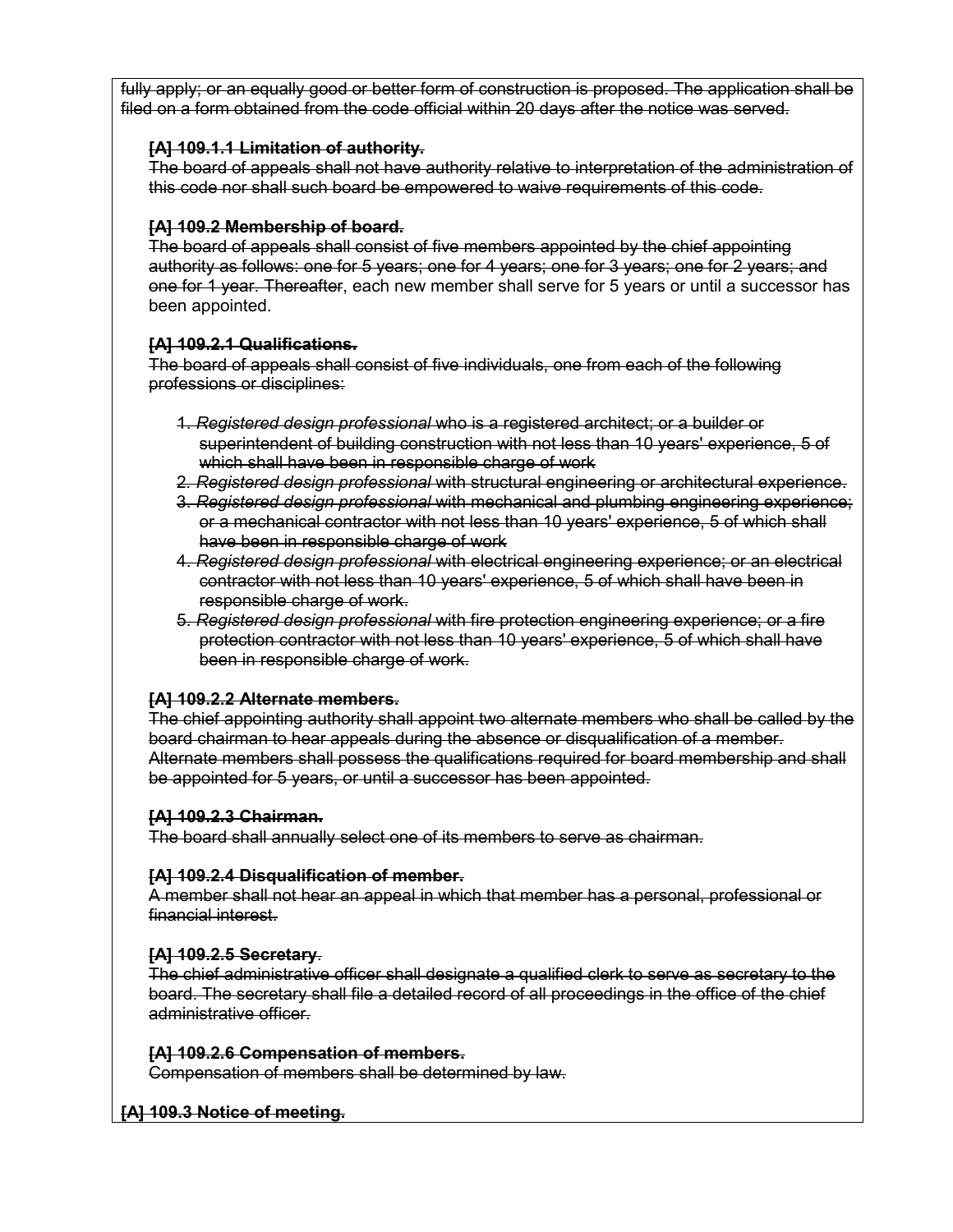The board shall meet upon notice from the chairman, within 10 days of the filing of an appeal, or at stated periodic meetings.

## **[A] 109.4 Open hearing.**

Hearings before the board shall be open to the public. The appellant, the appellant's representative, the code official and any person whose interests are affected shall be given an opportunity to be heard.

## **[A] 109.4.1 Procedure.**

The board shall adopt and make available to the public through the secretary procedures under which a hearing will be conducted. The procedures shall not require compliance with strict rules of evidence, but shall mandate that only relevant information be received.

# **[A] 109.5 Postponed hearing.**

When five members are not present to hear an appeal, either the appellant or the appellant's representative shall have the right to request a postponement of the hearing.

# **[A] 109.6 Board decision.**

The board shall modify or reverse the decision of the code official by a concurring vote of three members.

## **[A] 109.6.1 Resolution.**

The decision of the board shall be by resolution. Certified copies shall be furnished to the appellant and to the code official.

# **[A] 109.6.2 Administration.**

The code official shall take immediate action in accordance with the decision of the board.

# **[A] 109.7 Court review.**

Any person, whether or not a previous party of the appeal, shall have the right to apply to the appropriate court for a writ of certiorari to correct errors of law. Application for review shall be made in the manner and time required by law following the filing of the decision in the office of the chief administrative officer.

# **SECTION 110 TEMPORARY EQUIPMENT, SYSTEMS AND USES — Reserved.**

# **[A] 110.1 General.**

The code official is authorized to issue a permit for temporary *equipment*, systems and uses. Such permits shall be limited as to time of service, but shall not be permitted for more than 180 days. The code official is authorized to grant extensions for demonstrated cause.

# **[A] 110.2 Conformance.**

Temporary *equipment*, systems and uses shall conform to the structural strength, fire safety, means of egress, accessibility; light, ventilation and sanitary requirements of this code as necessary to ensure the public health, safety and general welfare.

# **[A] 110.3 Temporary utilities.**

The code official is authorized to give permission to temporarily supply utilities before an installation has been fully completed and the final certificate of completion has been issued. The pan covered by the temporary certificate shall comply with the requirements specified for temporary lighting, heat or power in the code.

# **[A] 110.4 Termination of approval.**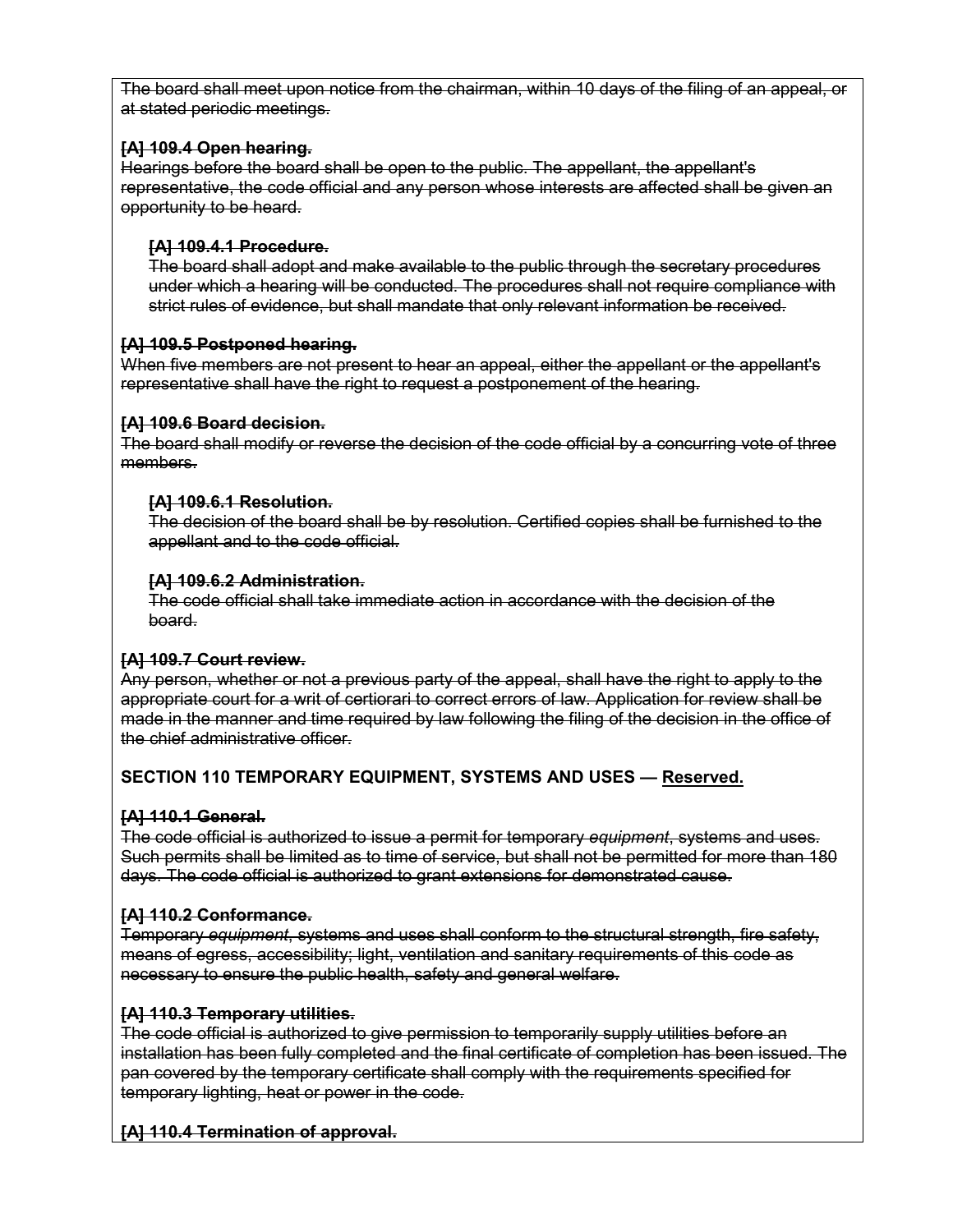The code official is authorized to terminate such permit for temporary *equipment*, systems or uses and to order the temporary *equipment*, systems or uses to be discontinued.

#### **Reasons:**

The deleted provisions are contained in the Phoenix Building Construction Code, 2018 IBC - Administrative Provisions. These provisions may conflict with the adopted administrative code and retaining them is redundant.

**Cost Impact:** No cost impact. Approved in previous 2012 Code Adoption process:  $\boxtimes$  YES  $\Box$  NO **ACTION TAKEN: 2018 Code Committee 2018 Code Committee 2018 Code Committee 2018**  $\boxtimes$  Approved as submitted  $\Box$  Modified and approved  $\Box$  Denied  $\Box$  No action taken<br>**Development Advisory Board (DAB) Technical Subcommittee** Date: January 18, 2018 **Development Advisory Board (DAB) Technical Subcommittee** △Approved as submitted and approved All Denied All No action taken<br> **Development Advisory Board (DAB)** Date: February 15, 2018 **Development Advisory Board (DAB)** Date: February 15,<br>  $\boxtimes$  Approved as submitted  $\Box$  Modified and approved  $\Box$  Denied  $\Box$  No action taken  $\boxtimes$  Approved as submitted  $\Box$  Modified and approved  $\Box$  Denied **Downtown, Aviation, Economy, and Innovation Subcommittee** Date: May 2, 2018 △Approved as submitted and approved and approved Approid Action taken City Council Action<br>**City Council Action** Date: June 6, 2018 **City Council Action** Date: June 6, 2018<br>
<br>
○ Approved as submitted In Modified and approved In Denied In No action taken  $\boxtimes$  Approved as submitted  $\Box$  Modified and approved  $\Box$  Denied **Adopted by City of Phoenix Ordinance G-6463 effective July 6, 2018**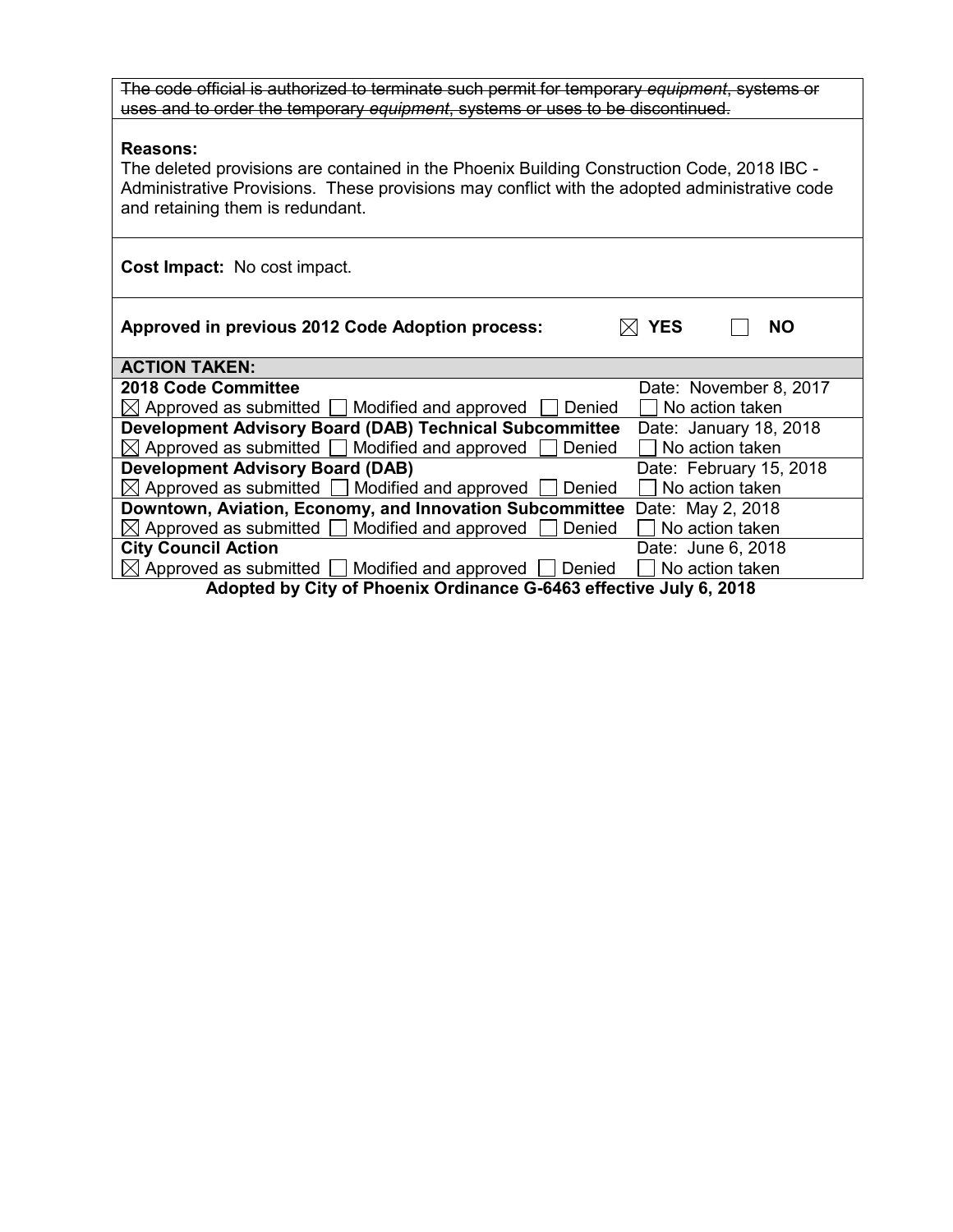

# **PHOENIX BUILDING CONSTRUCTION CODE Amendment to 2018 International Mechanical Code (IMC)**

**Section 307.2.2**

**Submitted by:** 2018 International Mechanical Code Committee

### **307.2.2 Drain pipe materials and sizes.**

Nonmetalic piping shall not be installed in exposed locations. Components of the condensate disposal system shall be cast iron, galvanized steel, copper, copper alloy, cross-linked polyethylene, polyethylene, ABS, CPVC, PVC, or polypropylene pipe or rigid tubing. Components shall be selected for the pressure and temperature rating of the installation. Joints and connections shall be made in accordance with the applicable provisions of Chapter 7 of the International Phoenix Building Construction Code relative to the material type. Condensate waste and drain line size shall be not less than 3/4-inch internal diameter and shall not decrease in size from the drain pan connection to the place of condensate disposal. Where the drain pipes from more than one unit are manifolded together for condensate drainage, the pipe or tubing shall be sized in accordance with Table 307.2.2.

### **Reasons:**

Due to our extreme weather conditions, it is recommended that all nonmetallic condensate piping be prohibited from areas of direct sunlight, such as roofs. Nonmetallic piping subject to extreme heat will soften and sag between supports. This causes low spots in the drainage system and prevents gravity flow to the point of disposal. In addition, exposure to UV rays from the sun causes the pipe to become brittle and subject to fracture when placed under stress or strain. Both of these conditions lead to condensate disposal failure with the likely result of water ponding on the roof.

## **Cost Impact:**

Increase in cost of materials. This item is in the current 2012 code.

| Approved in previous 2012 Code Adoption process:                              | <b>YES</b> |                         | <b>NO</b>               |
|-------------------------------------------------------------------------------|------------|-------------------------|-------------------------|
| <b>ACTION TAKEN:</b>                                                          |            |                         |                         |
| 2018 Code Committee                                                           |            |                         | Date: November 21, 2017 |
| $\boxtimes$ Approved as submitted $\Box$ Modified and approved<br>Denied      |            | No action taken         |                         |
| <b>Development Advisory Board (DAB) Technical Subcommittee</b>                |            | Date: February 1, 2018  |                         |
| $\boxtimes$ Approved as submitted $\Box$ Modified and approved<br>Denied      |            | No action taken         |                         |
| <b>Development Advisory Board (DAB)</b>                                       |            | Date: February 15, 2018 |                         |
| $\boxtimes$ Approved as submitted $\Box$ Modified and approved<br>Denied      |            | No action taken         |                         |
| Downtown, Aviation, Economy, and Innovation Subcommittee<br>Date: May 2, 2018 |            |                         |                         |
| $\boxtimes$ Approved as submitted $\Box$ Modified and approved<br>Denied      |            | No action taken         |                         |
| <b>City Council Action</b>                                                    |            | Date: June 6, 2018      |                         |
| $\boxtimes$ Approved as submitted $\Box$<br>Modified and approved [<br>Denied |            | No action taken         |                         |
| Adopted by City of Phoenix Ordinance G-6463 effective July 6, 2018            |            |                         |                         |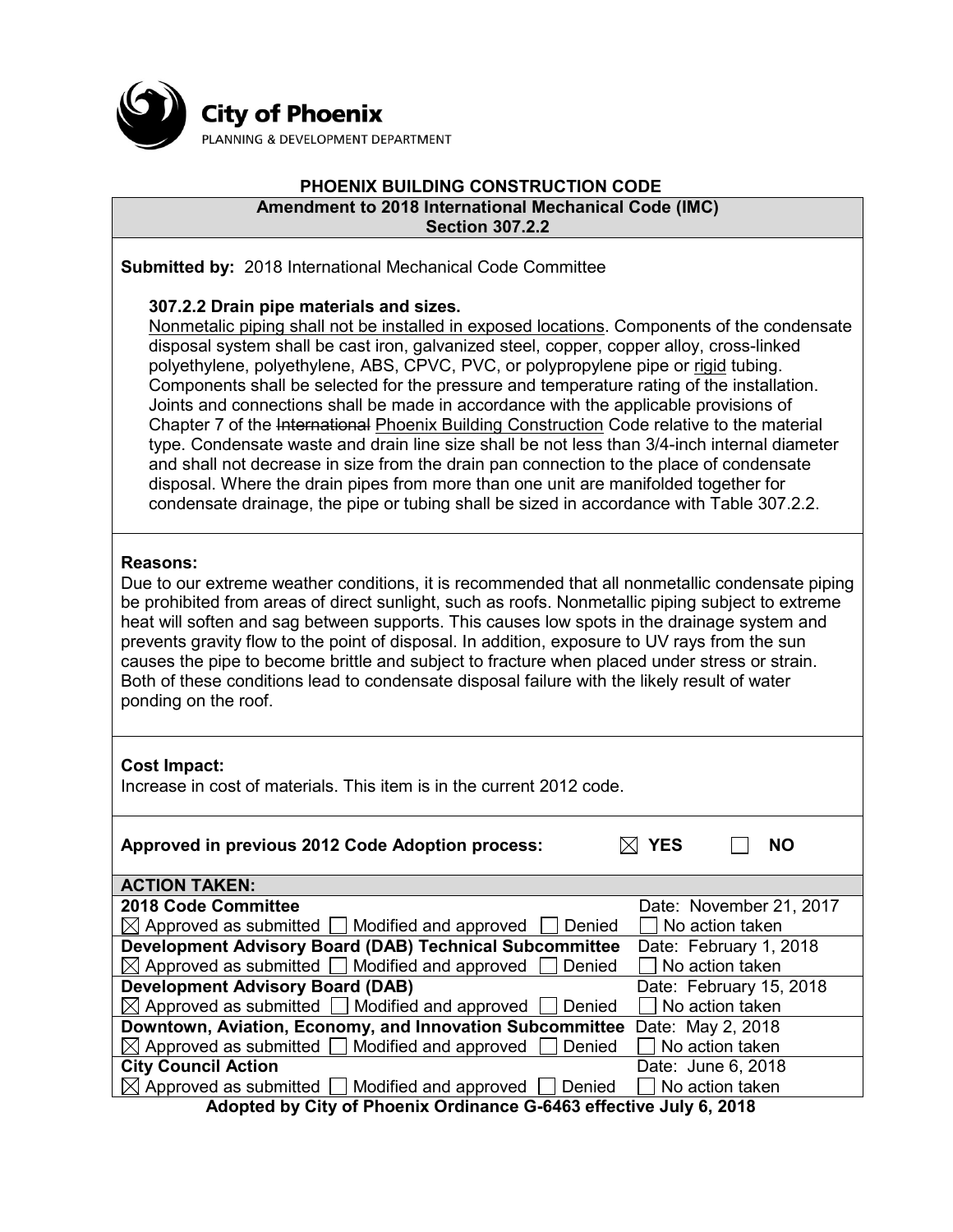

#### **PHOENIX BUILDING CONSTRUCTION CODE Amendment to 2018 International Mechanical Code (IMC) Section 309.1**

**Submitted by:** 2018 International Mechanical Code Committee

**[BG] 309.1 Space-heating systems**. **Heating and cooling systems.** Habitable spaces Interior spaces intended for human occupancy shall be provided with active or passive space-heating and space-cooling systems capable of maintaining an indoor temperatures between 70 of not less than  $68^{\circ}$  F (201 $^{\circ}$ C) and 90 $^{\circ}$  F (32 $^{\circ}$ C) at a point 3 feet above the floor. on the design heating day. The installation of portable space heaters or coolers shall not be used to achieve compliance with this section.

### **Exceptions:**

- 1. Space heating and cooling systems are not required for interior spaces where the primary purpose is not associated with human comfort.
- 2. Group F, H, S, and U occupancies.

#### **Reasons:**

The 2018 IMC and IBC text covers heating concerns only and does not distinguish completely between residential or commercial buildings. The intent of this amendment is to recognize that the cooling season in Phoenix is the dominant design condition. The Phoenix City Council included provisions for space cooling in all residential dwellings during the update of the Neighborhood Preservation Ordinance approved on June 16, 1998. This proposed amendment re-establishes the City Council mandate to provide heating and cooling in residential dwellings and allows for designers and building owners to determine if it is required in commercial building based on the definition of habitable spaces.

**Cost Impact:** No cost impact. This has been in effect since 1998.

| Approved in previous 2012 Code Adoption process:                         | <b>YES</b>         | <b>NO</b>               |  |
|--------------------------------------------------------------------------|--------------------|-------------------------|--|
| <b>ACTION TAKEN:</b>                                                     |                    |                         |  |
| 2018 Code Committee                                                      |                    | Date: January 8, 2018   |  |
| $\boxtimes$ Approved as submitted $\Box$ Modified and approved<br>Denied |                    | No action taken         |  |
| <b>Development Advisory Board (DAB) Technical Subcommittee</b>           |                    | Date: January 18, 2018  |  |
| $\boxtimes$ Approved as submitted $\Box$ Modified and approved<br>Denied | No action taken    |                         |  |
| <b>Development Advisory Board (DAB)</b>                                  |                    | Date: February 15, 2018 |  |
| $\boxtimes$ Approved as submitted $\Box$ Modified and approved<br>Denied | No action taken    |                         |  |
| Downtown, Aviation, Economy, and Innovation Subcommittee                 | Date: May 2, 2018  |                         |  |
| $\boxtimes$ Approved as submitted $\Box$ Modified and approved<br>Denied | No action taken    |                         |  |
| <b>City Council Action</b>                                               | Date: June 6, 2018 |                         |  |
| $\boxtimes$ Approved as submitted  <br>Modified and approved<br>Denied   | No action taken    |                         |  |
| Adopted by City of Phoenix Ordinance G-6463 effective July 6, 2018       |                    |                         |  |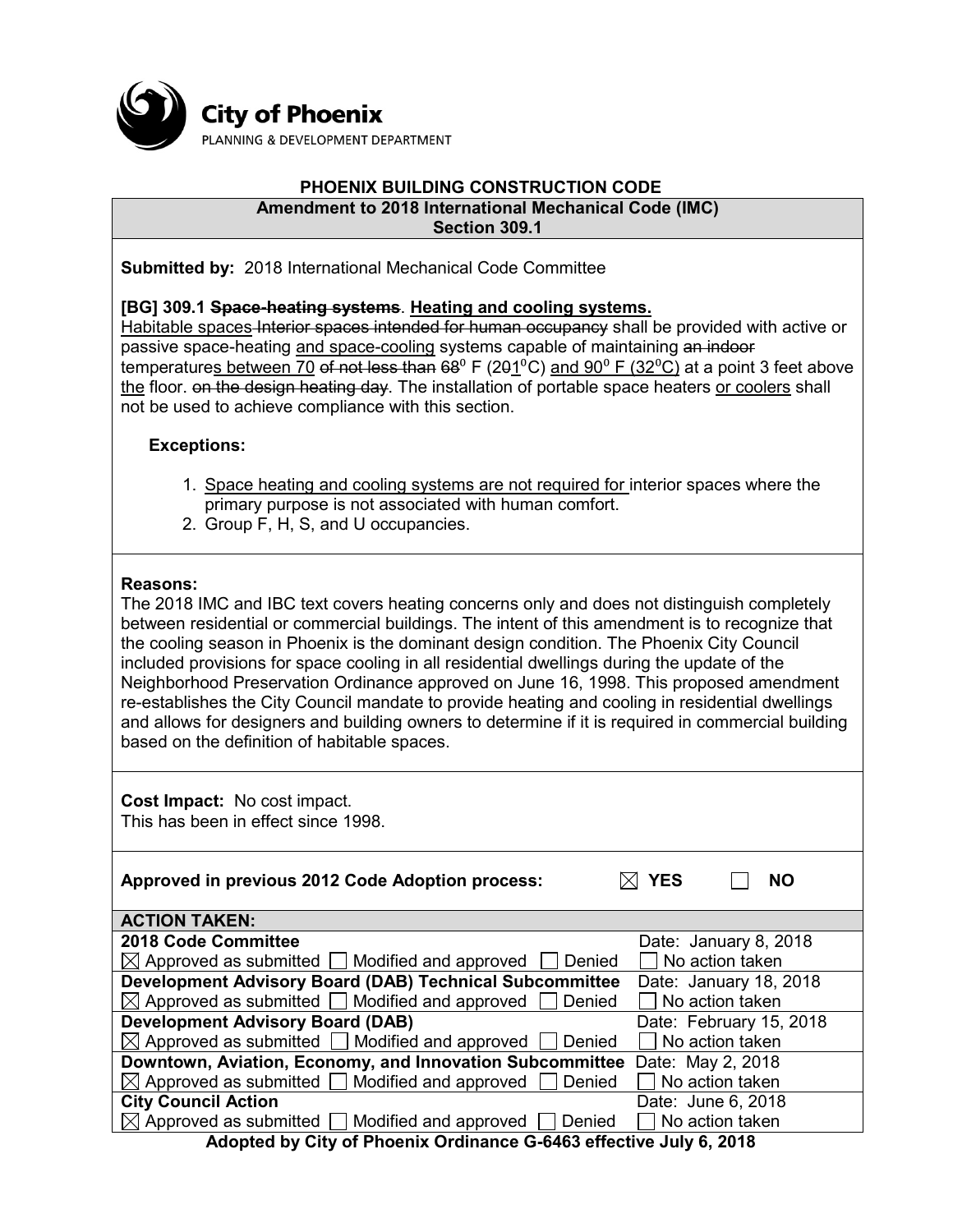

#### **PHOENIX BUILDING CONSTRUCTION CODE Amendment to 2018 International Mechanical Code (IMC) Section 402.1**

**Submitted by:** 2018 International Mechanical Code Committee

### **402.1 Natural ventilation.**

*Natural ventilation* of an occupied space in residential buildings shall be through windows, doors, louvers or other openings to the outdoors. The operating mechanism for such openings shall be provided with ready access so that the openings are readily controllable by the building occupants. Natural ventilation of commercial buildings shall be through permanently fixed openings to the outdoors.

#### **Reasons:**

Openings such as doors and windows in a commercial building cannot be reliably depended upon to remain open whenever occupants are present. Natural ventilation depends on operable openings such as doors, windows, louvers, or other openings to the outdoors. Whenever a room or space has occupants and the qualifying window or door is open to the outdoors, then the ventilation requirement of IMC 401.3 is met. If the window or door is closed, then the ventilation requirement is not met. A typical commercial building with space cooling and heating would rarely leave windows or doors in the open position.

**Cost Impact:** Minimal cost impact. **Approved in previous 2012 Code Adoption process:**  $\boxtimes$  **YES**  $\Box$  **NO ACTION TAKEN: 2018 Code Committee** Date: November 16, 2017  $\boxtimes$  Approved as submitted  $\Box$  Modified and approved  $\Box$  Denied  $\Box$  No action taken<br>**Development Advisory Board (DAB) Technical Subcommittee** Date: February 1, 2018 **Development Advisory Board (DAB) Technical Subcommittee** Date: February 1, 2<br> **∞** Approved as submitted **■** Modified and approved ■ Denied ■ No action taken  $\boxed{\times}$  **Approved as submitted**  Modified and approved Denied Disortion taken **Development Advisory Board (DAB)** Date: February 15, 2018 **Development Advisory Board (DAB)** Development **Advisory Board (DAB)** Date: February 15, <br>
⊠ Approved as submitted **Development and approved Denied** Denigned aken  $\boxtimes$  Approved as submitted  $\Box$  Modified and approved  $\Box$  Denied **Downtown, Aviation, Economy, and Innovation Subcommittee** Date: May 2, 2018<br>  $\boxtimes$  Approved as submitted **□** Modified and approved □ Denied □ No action taken △Approved as submitted and approved and approved Approid Action taken City Council Action and approved Denied Action 2018 **City Council Action** Date: June 6, 2018<br>
<br>
⊠ Approved as submitted **Delayed and approved** Denied **Delayed Delayed D** No action taken  $\boxtimes$  Approved as submitted  $\Box$  Modified and approved  $\Box$  Denied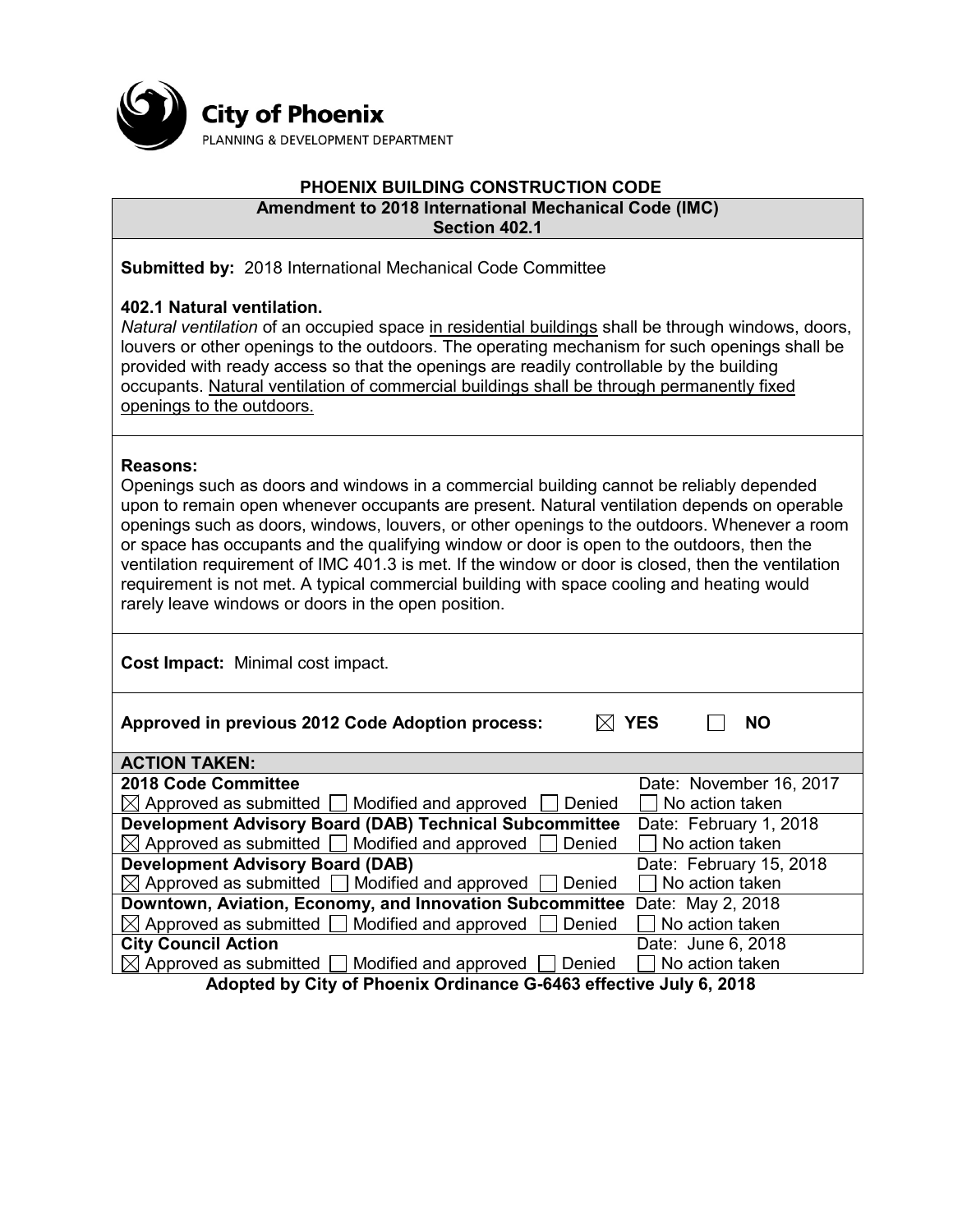

#### **PHOENIX BUILDING CONSTRUCTION CODE Amendment to 2018 International Mechanical Code (IMC) Section 403.3.1.5**

**Submitted by:** 2018 International Mechanical Code Committee

#### **403.3.1.5 Balancing.**

The *ventilation* air distribution system shall be provided with means to adjust the system to achieve not less than the minimum ventilation airflow rate as required by sections 403.3 and 403.3.1.2. Ventilation systems shall be balanced using a nationally accepted air balancing test by an approved method. Such balancing shall verify that the ventilation system is capable of supplying and exhausting the airflow rates required by Sections 403.3 and 403.3.1.2. A final report shall be provided to the engineer of record and the mechanical inspector.

#### **Reasons:**

This is a current amendment to the 2012 IMC. The proposed amendment will require an approved test and balance agency / individual to perform balancing of ventilation air systems in commercial buildings. The original code language does not define what type of "approved method" is acceptable. The proposal will further require that such agency / individual follow national standards for air balancing methods.

**Cost Impact:** Minimal cost impact. Minimal impact of nationally accepted air balancing test.

| Approved in previous 2012 Code Adoption process:                         | <b>YES</b><br><b>NO</b> |
|--------------------------------------------------------------------------|-------------------------|
| <b>ACTION TAKEN:</b>                                                     |                         |
| 2018 Code Committee                                                      | Date: January 8, 2018   |
| $\boxtimes$ Approved as submitted $\Box$ Modified and approved<br>Denied | No action taken         |
| <b>Development Advisory Board (DAB) Technical Subcommittee</b>           | Date: February 1, 2018  |
| $\boxtimes$ Approved as submitted $\Box$ Modified and approved<br>Denied | No action taken         |
| <b>Development Advisory Board (DAB)</b>                                  | Date: February 15, 2018 |
| $\boxtimes$ Approved as submitted $\Box$ Modified and approved<br>Denied | No action taken         |
| Downtown, Aviation, Economy, and Innovation Subcommittee                 | Date: May 2, 2018       |
| $\boxtimes$ Approved as submitted $\Box$ Modified and approved<br>Denied | No action taken         |
| <b>City Council Action</b>                                               | Date: June 6, 2018      |
| $\boxtimes$ Approved as submitted<br>Modified and approved<br>Denied     | No action taken         |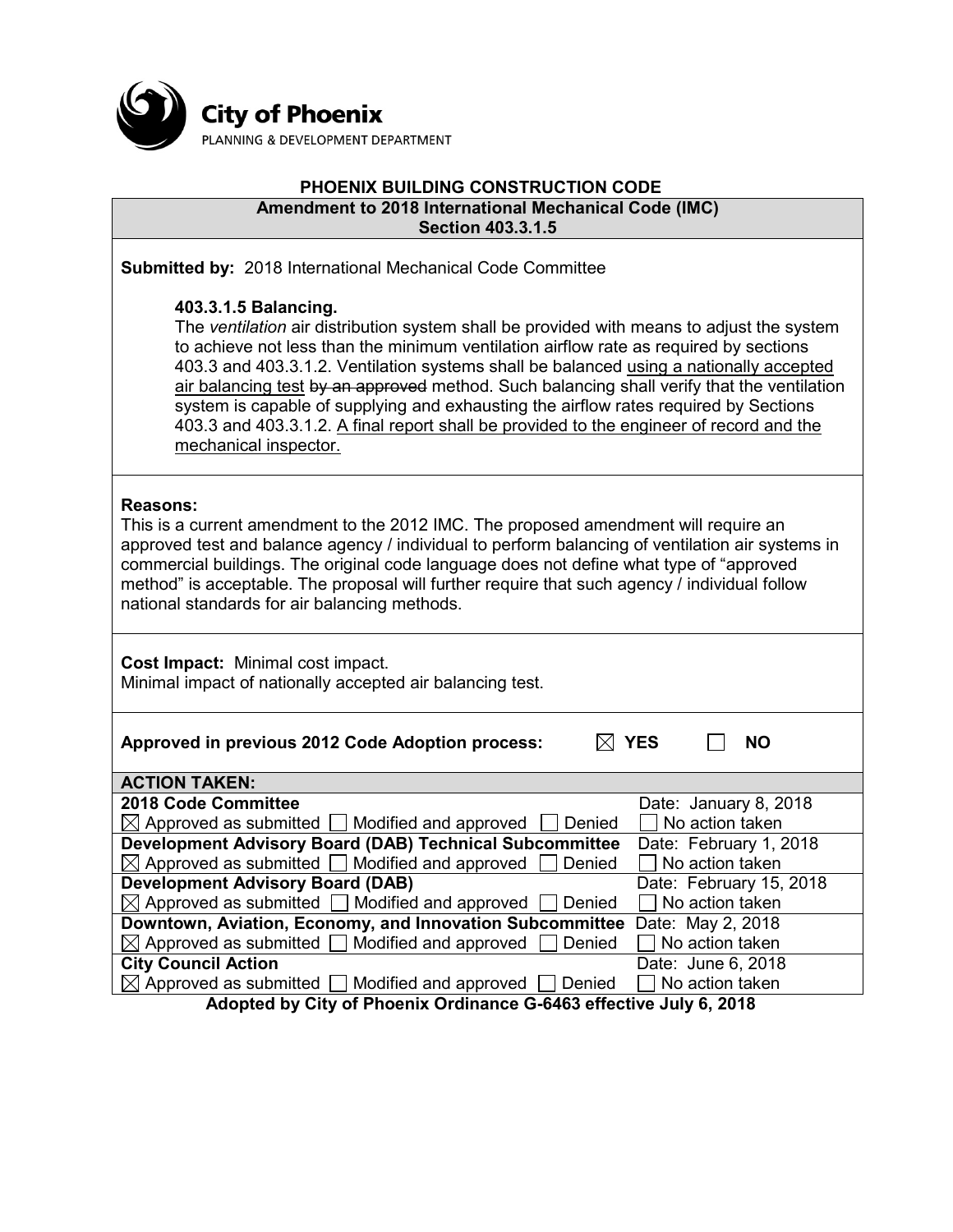

#### **PHOENIX BUILDING CONSTRUCTION CODE Amendment to 2018 International Mechanical Code (IMC) Section 407.1.1**

**Submitted by:** 2018 International Mechanical Code Committee

### **407.1 General.**

Mechanical ventilation for ambulatory care facilities and Group 1-2 occupancies shall be designed and installed in accordance with this code and ASHRAE 170.

### **407.1.1**

Mechanical systems designed and installed in accordance with IMC 407.1 and ASHRAE 170-2017 shall be verified by a qualified third party Special Inspector. The Special Inspector/testing agency shall be an independent third party individual or firm and shall not be the installing contractor. A report shall be generated by the third party individual or firm showing compliance. Special inspections shall be as specified in Chapter 17 of the *International Building Code* as amended*.*

### **Reasons:**

The ventilation systems for Group I-2 and ambulatory facilities face the possibility of communicating and perpetuating airborne diseases. Special inspections are required to ensure that life safety systems and public health standards are met. It is imperative that the ventilation systems required by IMC 407.1 are designed to control the spread of disease and operate as designed. This can only be accomplished by verification through proper testing. The Registered Design Professional in Responsible Charge shall follow the guidelines set forth in the 2018 IBC as specified in Chapter 17.

**Cost Impact:** No cost impact.

Currently Arizona Department of Health Services (ADHS) requires that the ventilation systems are balanced and tested.

| Approved in previous 2012 Code Adoption process:                         | <b>YES</b>              | <b>NO</b>              |  |
|--------------------------------------------------------------------------|-------------------------|------------------------|--|
| <b>ACTION TAKEN:</b>                                                     |                         |                        |  |
| 2018 Code Committee                                                      |                         | Date: January 8, 2018  |  |
| $\boxtimes$ Approved as submitted $\Box$ Modified and approved<br>Denied |                         | No action taken        |  |
| <b>Development Advisory Board (DAB) Technical Subcommittee</b>           |                         | Date: February 1, 2018 |  |
| $\boxtimes$ Approved as submitted $\Box$ Modified and approved<br>Denied |                         | No action taken        |  |
| <b>Development Advisory Board (DAB)</b>                                  | Date: February 15, 2018 |                        |  |
| $\boxtimes$ Approved as submitted $\Box$ Modified and approved<br>Denied |                         | No action taken        |  |
| Downtown, Aviation, Economy, and Innovation Subcommittee                 | Date: May 2, 2018       |                        |  |
| $\boxtimes$ Approved as submitted $\Box$ Modified and approved<br>Denied |                         | No action taken        |  |
| <b>City Council Action</b>                                               | Date: June 6, 2018      |                        |  |
| $\boxtimes$ Approved as submitted $\Box$ Modified and approved<br>Denied |                         | No action taken        |  |
| Adopted by City of Phoenix Ordinance G-6463 effective July 6, 2018       |                         |                        |  |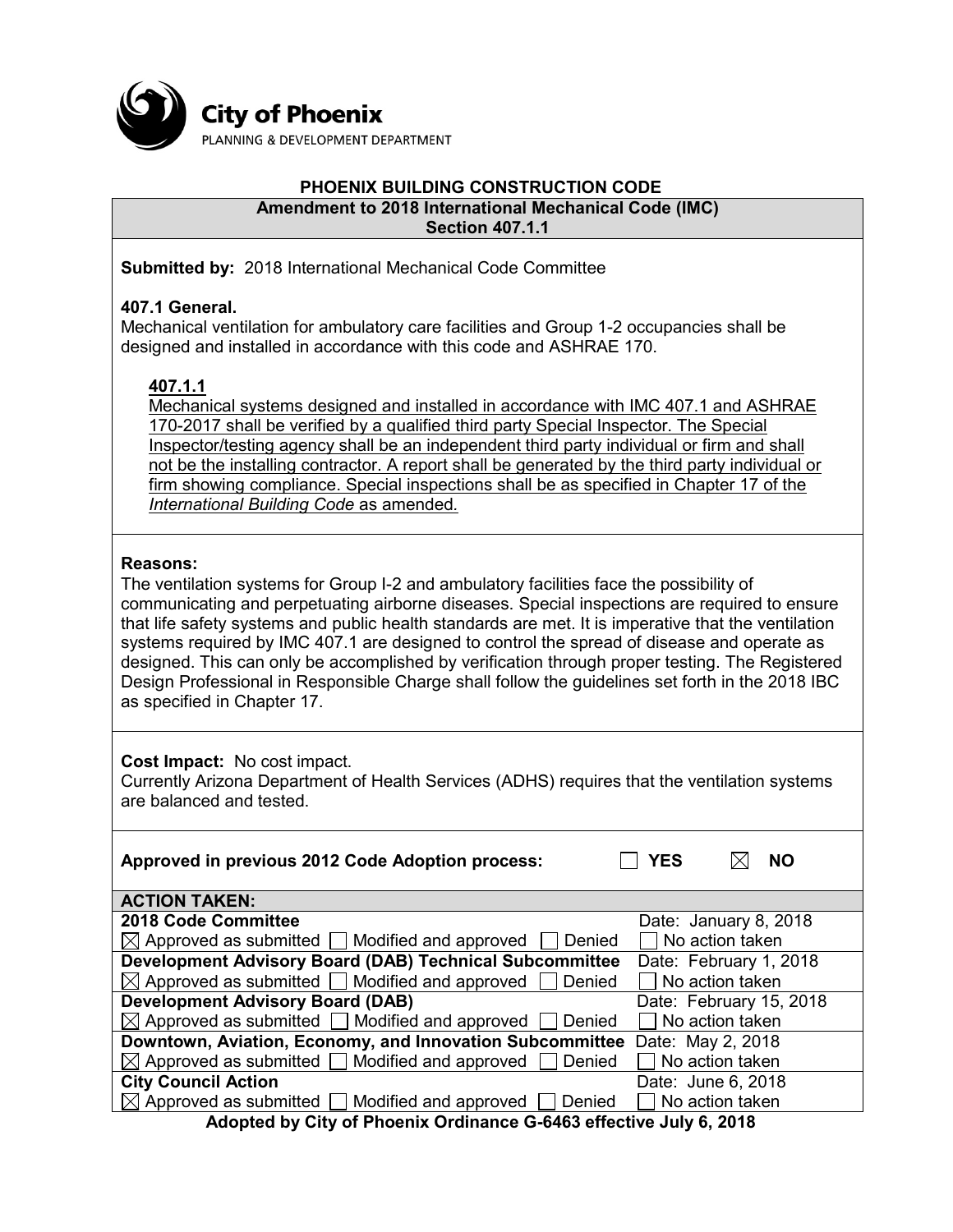

#### **PHOENIX BUILDING CONSTRUCTION CODE Amendment to 2018 International Mechanical Code (IMC)**

**Section 408**

**Submitted by:** 2018 International Mechanical Code Committee

# **408 MARIJUANA RELATED OCCUPANCIES**

## **408.1 General.**

Any building used to cultivate, produce, infuse or dispense marijuana shall be designed such that there shall be no emission of dust, fumes, vapors, or odors into the environment from the premise. A ventilation system shall be designed to prevent the distribution of odors to other occupied parts of the building or adjacent properties. Design of the odor control system shall be based on accepted engineering practices. All equipment and filter media shall be listed and labeled for the application. Exhaust systems used in odor control systems shall meet the requirements of Section 501.

### **408.1.1 Exhaust outlets**.

The termination point for exhaust outlets shall be in accordance with Section 501.3. Exhaust from cultivation and production facilities shall be in accordance with Section 501.3.1(2) and for dispensaries in accordance with Section 501.3.1(3).

### **Reasons:**

This is a current amendment to the 2012 IMC. This new section provides design guidance for required odor control systems, per City of Phoenix Zoning Ordinance section 623 D.122.

### **Cost Impact:**

Moderate cost impact due to additional equipment necessary to comply with air quality requirements mandated by the Authority Having Jurisdiction (AHJ).

| Approved in previous 2012 Code Adoption process:                                | <b>YES</b><br><b>NO</b> |  |  |
|---------------------------------------------------------------------------------|-------------------------|--|--|
| <b>ACTION TAKEN:</b>                                                            |                         |  |  |
| 2018 Code Committee                                                             | Date: November 16, 2017 |  |  |
| $\boxtimes$ Approved as submitted $\Box$ Modified and approved<br>Denied        | No action taken         |  |  |
| Development Advisory Board (DAB) Technical Subcommittee                         | Date: February 1, 2018  |  |  |
| $\boxtimes$ Approved as submitted $\Box$ Modified and approved<br>Denied        | No action taken         |  |  |
| <b>Development Advisory Board (DAB)</b>                                         | Date: February 15, 2018 |  |  |
| $\boxtimes$ Approved as submitted $\Box$ Modified and approved<br>Denied        | No action taken         |  |  |
| Downtown, Aviation, Economy, and Innovation Subcommittee                        | Date: May 2, 2018       |  |  |
| $\boxtimes$ Approved as submitted $\Box$ Modified and approved<br>Denied        | No action taken         |  |  |
| <b>City Council Action</b>                                                      | Date: June 6, 2018      |  |  |
| $\boxtimes$ Approved as submitted $\Box$ Modified and approved $\Box$<br>Denied | No action taken         |  |  |
| Adopted by City of Phoenix Ordinance G-6463 effective July 6, 2018              |                         |  |  |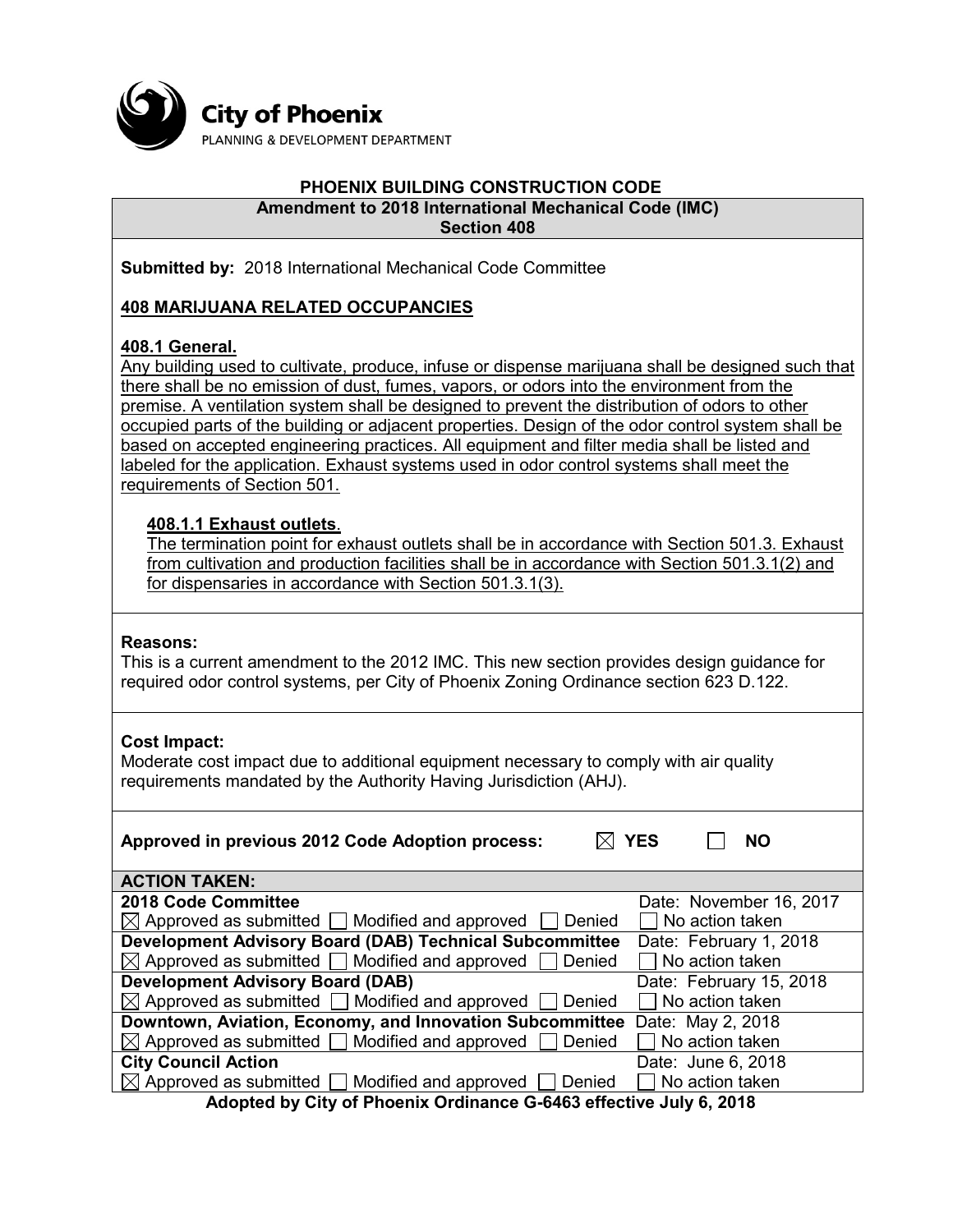

#### **PHOENIX BUILDING CONSTRUCTION CODE Amendment to 2018 International Mechanical Code (IMC) Section 502.14**

**Submitted by:** 2018 International Mechanical Code Committee

### **502.14 Motor vehicle operation.**

In areas where motor vehicles operate, mechanical ventilation shall be provided in accordance with Section 403 Additionally, areas in which stationary motor vehicles are operated shall be provided with a source capture system that connects directly to the motor vehicle exhaust systems. Makeup air for the required exhaust systems in areas where motor vehicles operate shall be provided through permanent unobstructed openings to the outdoors, such as louvers and grills. Mechanical equipment and louvers used for makeup air purposes shall be electrically interlocked with the exhaust system. Such system shall be engineered by a registered design professional or shall be factory-built equipment designed and sized for the purpose.

### **Exceptions:**

- 1. This section shall not apply where the motor vehicles being operated or repaired are electrically powered.
- 2. This section shall not apply to one- and two-family dwellings.
- 3. This section shall not apply to motor vehicle service areas where engines are operated inside the building only for the duration necessary to move the motor vehicles in and out ot the building.

### **Reasons:**

Motor vehicle operation in a building depletes oxygen and causes a build-up of carbon monoxide and other products of combustion which could be fatal to occupants. It is critical to the health of occupants to remove these emissions from the occupied space. From IMC section 403, an exhaust rate of 0.75 cfm/ft<sup>2</sup> is specified for both repair garages and enclosed parking garages. Repair garages that have stationary vehicle operation, such as engine tune-up services, radiator or transmission flushing, etc. require dedicated exhaust systems. This proposal adds specific requirements to provide permanent building openings for makeup air or use mechanical makeup air units. This eliminates the use of open doors, which cannot be reliable. It also requires any mechanical equipment or mechanical louvers used for makeup air to be electrically interlocked with the dedicated exhaust system.

**Cost Impact:** Minimal cost impact.

Minimal cost increase to install openings. This requirement is also an amendment carried forward from the 2012 IMC.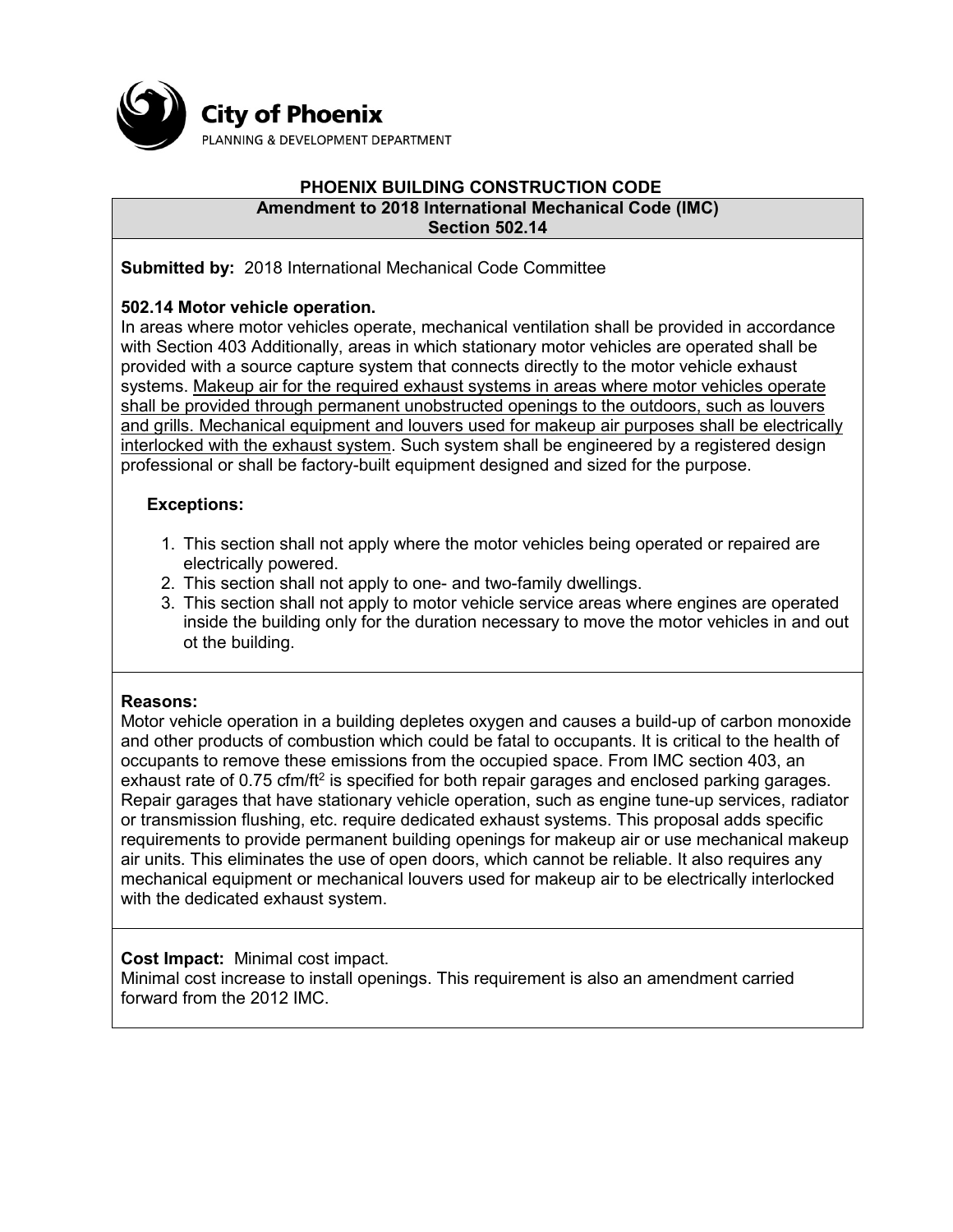| Approved in previous 2012 Code Adoption process:                                | <b>YES</b>         | <b>NO</b>               |  |
|---------------------------------------------------------------------------------|--------------------|-------------------------|--|
| <b>ACTION TAKEN:</b>                                                            |                    |                         |  |
| 2018 Code Committee                                                             |                    | Date: November 16, 2017 |  |
| $\boxtimes$ Approved as submitted $\Box$ Modified and approved<br>Denied        | No action taken    |                         |  |
| <b>Development Advisory Board (DAB) Technical Subcommittee</b>                  |                    | Date: February 1, 2018  |  |
| $\boxtimes$ Approved as submitted $\Box$ Modified and approved<br>Denied        | No action taken    |                         |  |
| <b>Development Advisory Board (DAB)</b>                                         |                    | Date: February 15, 2018 |  |
| $\boxtimes$ Approved as submitted $\Box$ Modified and approved<br>Denied        | No action taken    |                         |  |
| Downtown, Aviation, Economy, and Innovation Subcommittee                        | Date: May 2, 2018  |                         |  |
| $\boxtimes$ Approved as submitted $\Box$ Modified and approved<br>Denied        | No action taken    |                         |  |
| <b>City Council Action</b>                                                      | Date: June 6, 2018 |                         |  |
| $\boxtimes$ Approved as submitted $\Box$ Modified and approved $\Box$<br>Denied | No action taken    |                         |  |
| Adopted by City of Phoenix Ordinance G-6463 effective July 6, 2018              |                    |                         |  |

Ш

Г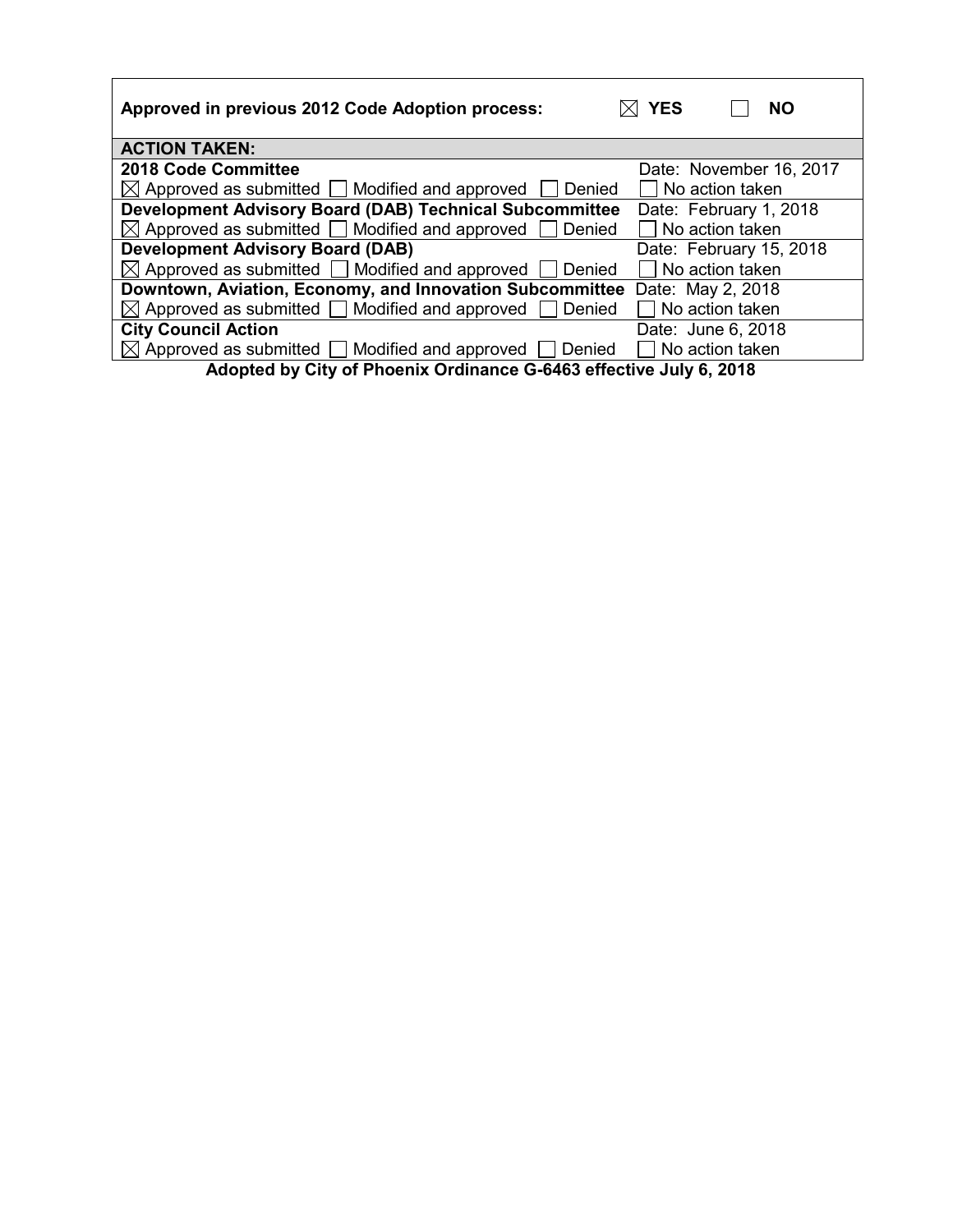

#### **PHOENIX BUILDING CONSTRUCTION CODE Amendment to 2018 International Mechanical Code (IMC) Section 502.21**

**Submitted by:** 2018 International Mechanical Code Committee

### **502.21 Storage and use of liquid carbon dioxide (CO<sub>2</sub>) systems.**

Indoor or outdoor areas that contain liquid carbon dioxide  $(CO<sub>2</sub>)$  stored in ASME pressure vessels in new and existing facilities shall be provided with mechanical exhaust ventilation in accordance with this section.

**Exception:** Outdoor storage areas in non-enclosed spaces designed to prevent the collection of vapors when approved by the *Fire Marshal*.

### **502.21.1 System requirements.**

Exhaust ventilation systems for liquid carbon dioxide  $CO<sub>2</sub>$  tanks shall comply with all of the following:

- 1. The installation shall be in accordance with this code and the *Phoenix Fire Code*.
- 2. Mechanical ventilation shall be provided at a rate of not less than 1 cfm per square foot [0.00508 m $^{3}$ /(s  $\cdot$  m $^{2}$ )] of floor area over the storage area.
- 3. The system shall operate continuously unless alternate designs are approved by the *Fire Marshal.*
- 4. A manual start control shall be provided outside of the room in a position adjacent to the access door to the room or in another approved location. The switch shall be a break-glass or other approved type and shall be labeled: VENTILATION SYSTEM EMERGENCY ON-ONLY.
- 5. Exhaust ventilation shall be designed to consider the density of the potential vapors released. For liquid **Co**<sub>2</sub> systems, exhaust shall be taken from a point within 12 inches (305 mm) of the floor.
- 6 Makeup air shall be provided. The location of both the exhaust and makeup air openings shall be designed to provide air movement across all portions of the floor or room to prevent the accumulation of vapors.
- 7. Exhaust air shall not be recirculated to occupied areas. Exhaust termination shall be located where it will not allow for a dangerous accumulation of vapors and in accordance with Section 501.3.1 (2).
- 8. Sensors, controls, alarms, piping and all accessory components shall be as prescribed by the *Phoenix Fire Department*.

## **Reasons:**

This amendment determines the requirement for a mechanical ventilation system for liquid carbon dioxide  $(CO<sub>2</sub>)$  bulk storage systems regardless of quantity. Businesses that provide carbonated drinks have been increasingly switching from dry to liquid  $CO<sub>2</sub>$  storage systems. Liquid  $CO<sub>2</sub>$  storage systems have been deemed potentially hazardous to human health by the Phoenix Fire Department. Separate Fire Department permits are also required for  $CO<sub>2</sub>$  systems. This requirement is also an amendment carried forward from the 2012 IMC.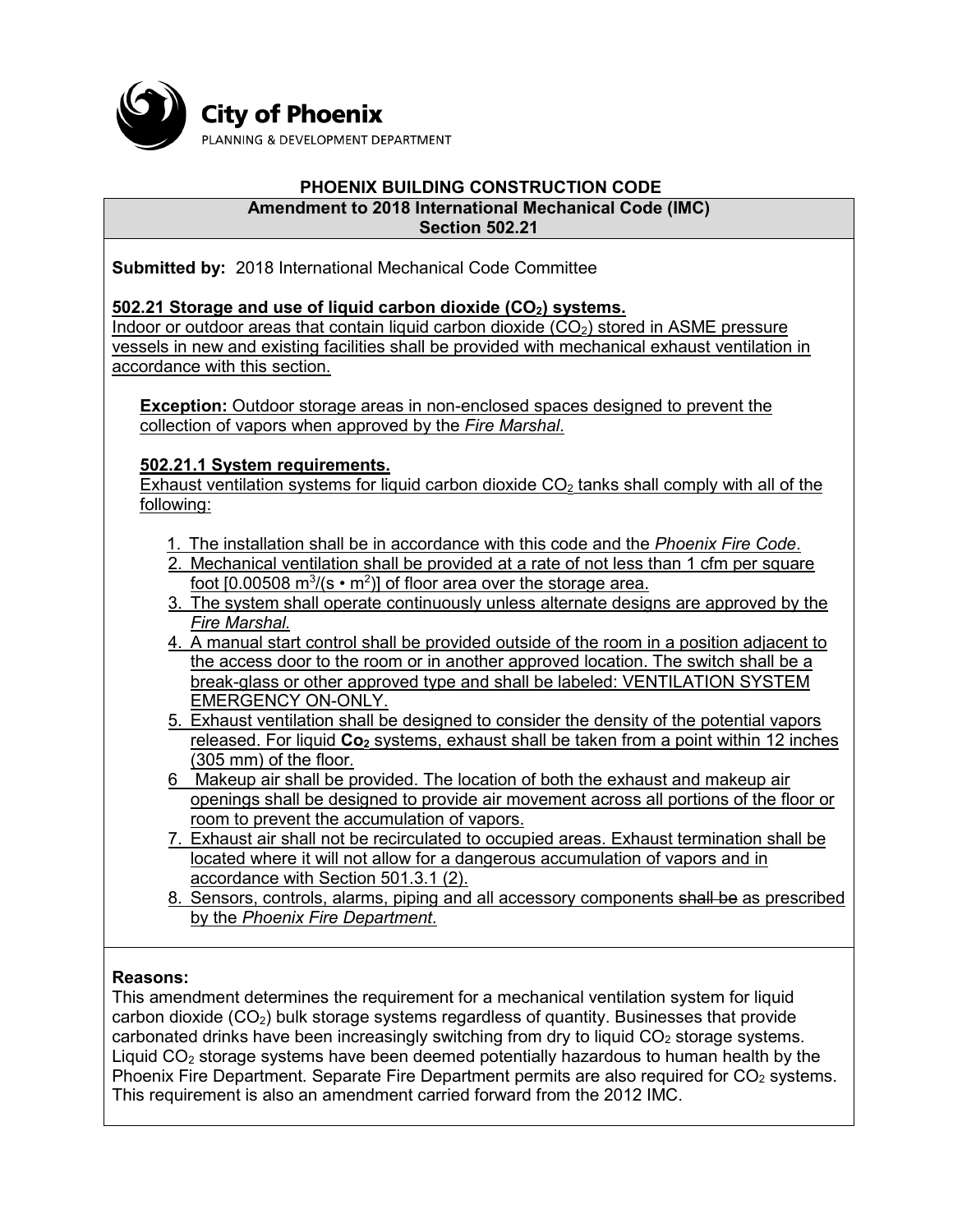| <b>Cost Impact:</b><br>Additional costs are due to the requirement for installation of dedicated mechanical exhaust<br>system in the area of liquid CO <sub>2</sub> tanks. |                         |
|----------------------------------------------------------------------------------------------------------------------------------------------------------------------------|-------------------------|
| Approved in previous 2012 Code Adoption process:                                                                                                                           | <b>YES</b><br><b>NO</b> |
| <b>ACTION TAKEN:</b>                                                                                                                                                       |                         |
| 2018 Code Committee                                                                                                                                                        | Date: November 16, 2017 |
| $\boxtimes$ Approved as submitted $\Box$ Modified and approved<br>Denied                                                                                                   | No action taken         |
| <b>Development Advisory Board (DAB) Technical Subcommittee</b>                                                                                                             | Date: February 1, 2018  |
| $\boxtimes$ Approved as submitted $\Box$ Modified and approved<br>Denied                                                                                                   | No action taken         |
| <b>Development Advisory Board (DAB)</b>                                                                                                                                    | Date: February 15, 2018 |
| $\boxtimes$ Approved as submitted $\Box$ Modified and approved<br>Denied                                                                                                   | No action taken         |
| Downtown, Aviation, Economy, and Innovation Subcommittee                                                                                                                   | Date: May 2, 2018       |
| $\boxtimes$ Approved as submitted $\Box$ Modified and approved<br>Denied                                                                                                   | No action taken         |
| <b>City Council Action</b>                                                                                                                                                 | Date: June 6, 2018      |
| $\boxtimes$ Approved as submitted<br>Modified and approved<br>Denied                                                                                                       | No action taken         |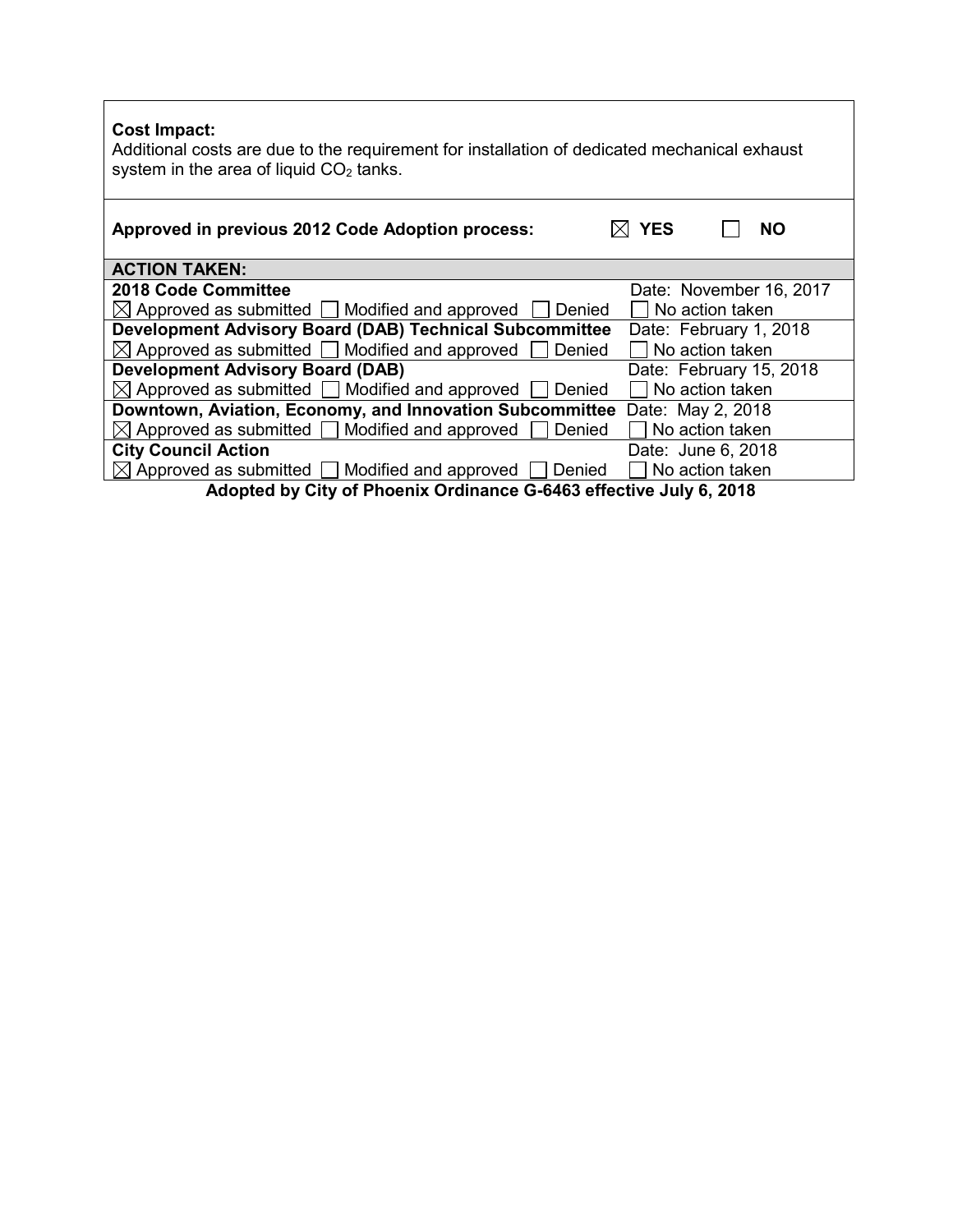

# **PHOENIX BUILDING CONSTRUCTION CODE**

**Amendment to 2018 International Mechanical Code (IMC) Section 606.2.1**

**Submitted by:** 2018 International Mechanical Code Committee

### **606.2 Where required.**

Smoke detectors shall be installed where indicated in Sections 606.2.1 through 606.2.3.

**Exception:** Smoke detectors shall not be required where air distribution systems are incapable of spreading smoke beyond the enclosing walls, floors and ceilings of the room or space in which the smoke is generated.

### **606.2.1 Return air systems. Air distribution systems.**

Smoke detectors shall be installed in return air systems with air distribution systems downstream of the filters and ahead of any branch connections in systems having a design capacity greater than 2,000 cfm (0.9 m<sup>3</sup>/s). <del>In the return air duct or *plenum* upstream of any</del> filters, *exhaust air* connections, outdoor air connections, or decontamination *equipment* and appliances.

**Exception:** Smoke detectors are not required in the return air system where all portions of the building served by the air distribution system are protected by area smoke detectors connected to a fire alarm system in accordance with the International Fire Code. The area smoke detection system shall comply with Section 606.4.

## **Reasons:**

Committee recommends that this section be revised to correlate with NFPA 90A Installation of Air-Conditioning and Ventilating Systems. The 2018 IMC references NFPA 72 National Fire Alarm Code, which in turn references NFPA 90A for installation of smoke detectors. These NFPA Standards are generally recognized as the national standards for smoke detector installation. A large amount of air distribution systems installed in Phoenix utilize a filtered grill for return air, typically installed in a ceiling or wall. In order to place a duct detector in front of this filter without having it attached to the grill, an additional length of plenum or duct is required. This leads to added construction costs and space restraints. The duct smoke detector may also be subjected to a higher frequency of false alarms from contaminants in the room. The committee reasons that any appreciable amount of smoke entering the return air system will pass through the filtered grill and reach the probe for the smoke detector. This proposed amendment will help to keep down the design costs while still providing an equivalent level of life safety based on the national standard. This amendment is carried forward from the 2012 IMC.

### **Cost Impact:**

Saves cost of additional duct work.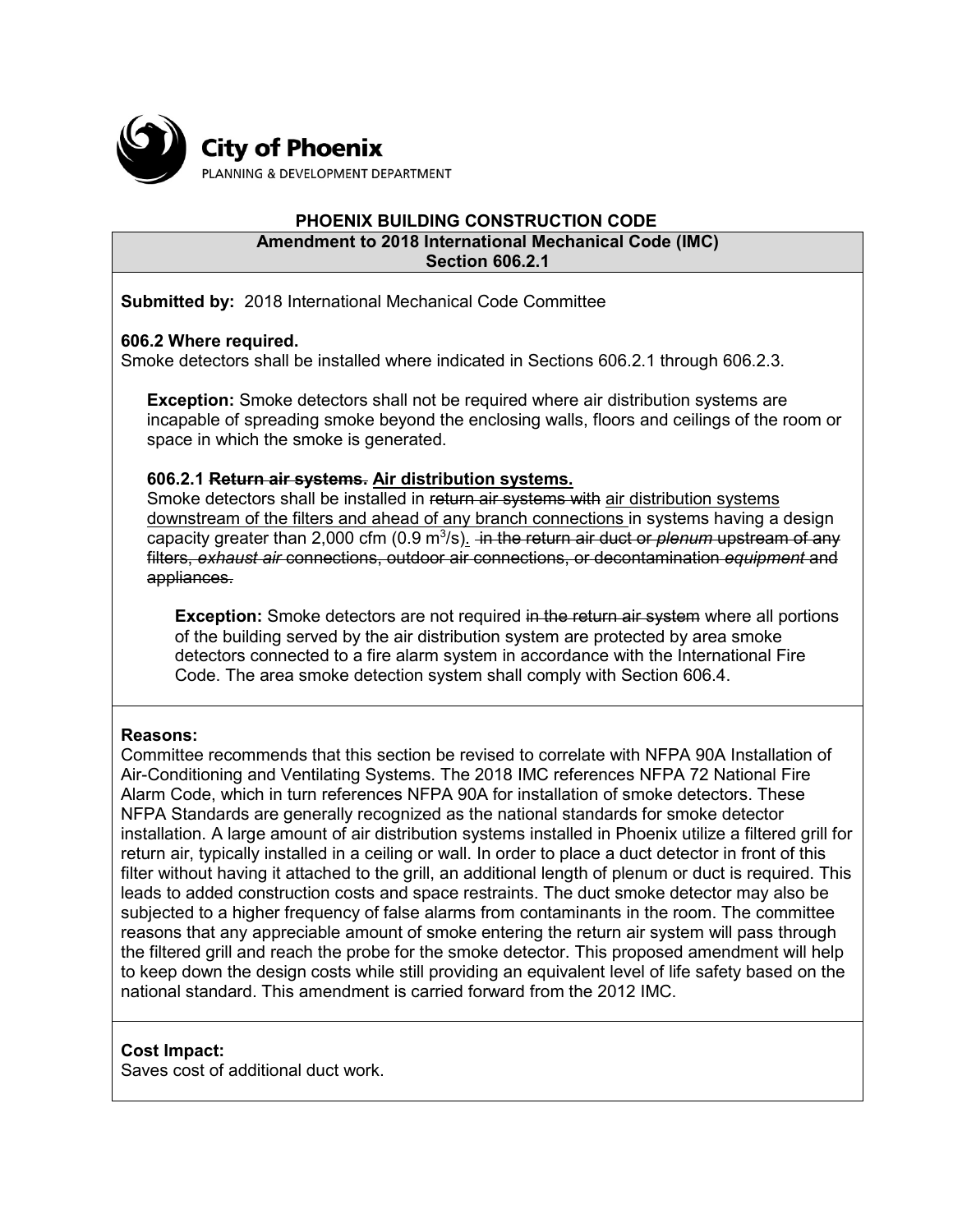| Approved in previous 2012 Code Adoption process:                           | <b>YES</b><br><b>NO</b> |  |
|----------------------------------------------------------------------------|-------------------------|--|
| <b>ACTION TAKEN:</b>                                                       |                         |  |
| 2018 Code Committee                                                        | Date: November 21, 2017 |  |
| $\boxtimes$ Approved as submitted $\Box$ Modified and approved<br>Denied   | No action taken         |  |
| <b>Development Advisory Board (DAB) Technical Subcommittee</b>             | Date: February 1, 2018  |  |
| $\boxtimes$ Approved as submitted $\Box$ Modified and approved<br>Denied   | No action taken         |  |
| <b>Development Advisory Board (DAB)</b>                                    | Date: February 15, 2018 |  |
| $\boxtimes$ Approved as submitted $\Box$ Modified and approved<br>Denied   | No action taken         |  |
| Downtown, Aviation, Economy, and Innovation Subcommittee                   | Date: May 2, 2018       |  |
| $\boxtimes$ Approved as submitted $\Box$ Modified and approved<br>Denied   | No action taken         |  |
| <b>City Council Action</b>                                                 | Date: June 6, 2018      |  |
| $\boxtimes$ Approved as submitted $\Box$ Modified and approved  <br>Denied | No action taken         |  |
| Adopted by City of Phoenix Ordinance G-6463 effective July 6, 2018         |                         |  |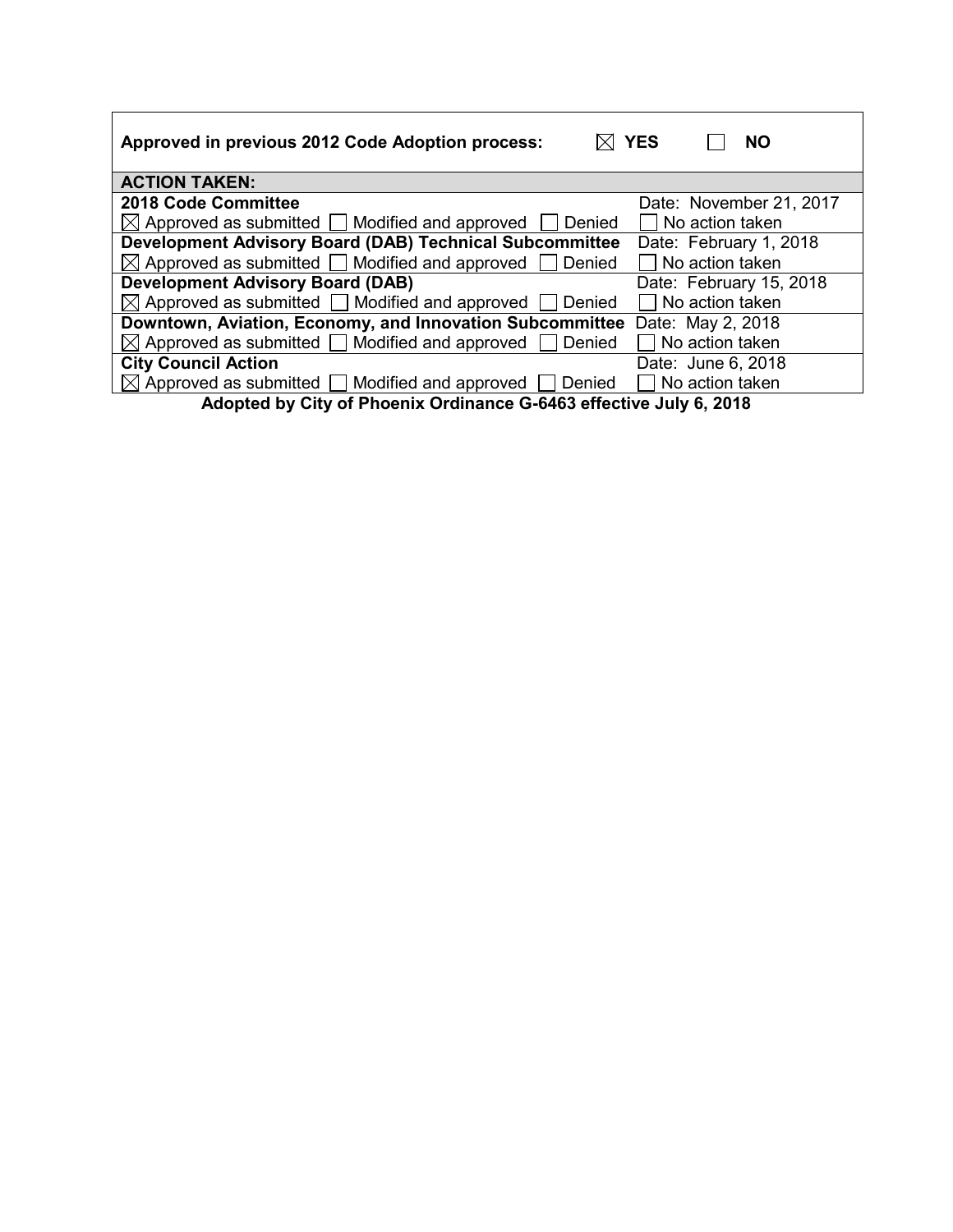

#### **PHOENIX BUILDING CONSTRUCTION CODE Amendment to 2018 International Mechanical Code (IMC) Section 606.5**

**Submitted by:** 2018 International Mechanical Code Committee

#### **606.5 Testing.**

Smoke detectors shall be tested by an approved testing agency or a qualified third party Special Inspector. The Special Inspector/ testing agency shall be an independent third party individual or firm and shall not be the installing contractor. Special inspections shall be as specified in Chapter 17 of the *International Building Code* as amended.

#### **Reasons:**

Smoke detectors can save lives when they operate correctly. The Mechanical code requires that these devices be installed at specific locations in the building air distribution systems. Testing of the operation of each smoke detector is required to be completed by a special inspector that is independent of the installer. Such special inspector must also be qualified to complete the work. Special Inspections is covered in the International Building Code and has been extended in the City of Phoenix to include several life safety items related to Mechanical design. Due to the importance of these life safety devices, it is recommended by the committee that a Special Inspector submit a final report certifying that all devices operate as designed and the Registered Design Professional in Responsible Charge signs the certificate. To maintain consistency with the Special Inspections program, the testing agency and the registrant shall follow the guidelines set forth in the 2012 IBC, as specified in Chapter 17.

### **Cost Impact:**

Increase costs associated with hiring a Special Inspector. However, this amendment is carried forward from the 2006 IMC and has been in place for the past six years.

| Approved in previous 2012 Code Adoption process:                         | <b>YES</b><br><b>NO</b> |
|--------------------------------------------------------------------------|-------------------------|
| <b>ACTION TAKEN:</b>                                                     |                         |
| 2018 Code Committee                                                      | Date: November 21, 2017 |
| $\boxtimes$ Approved as submitted $\Box$ Modified and approved<br>Denied | No action taken         |
| <b>Development Advisory Board (DAB) Technical Subcommittee</b>           | Date: February 1, 2018  |
| $\boxtimes$ Approved as submitted $\Box$ Modified and approved<br>Denied | No action taken         |
| <b>Development Advisory Board (DAB)</b>                                  | Date: February 15, 2018 |
| $\boxtimes$ Approved as submitted $\Box$ Modified and approved<br>Denied | No action taken         |
| Downtown, Aviation, Economy, and Innovation Subcommittee                 | Date: May 2, 2018       |
| $\boxtimes$ Approved as submitted $\Box$ Modified and approved<br>Denied | No action taken         |
| <b>City Council Action</b>                                               | Date: June 6, 2018      |
| $\boxtimes$ Approved as submitted $\Box$ Modified and approved<br>Denied | No action taken         |
| Adopted by City of Phoenix Ordinance G-6463 effective July 6, 2018       |                         |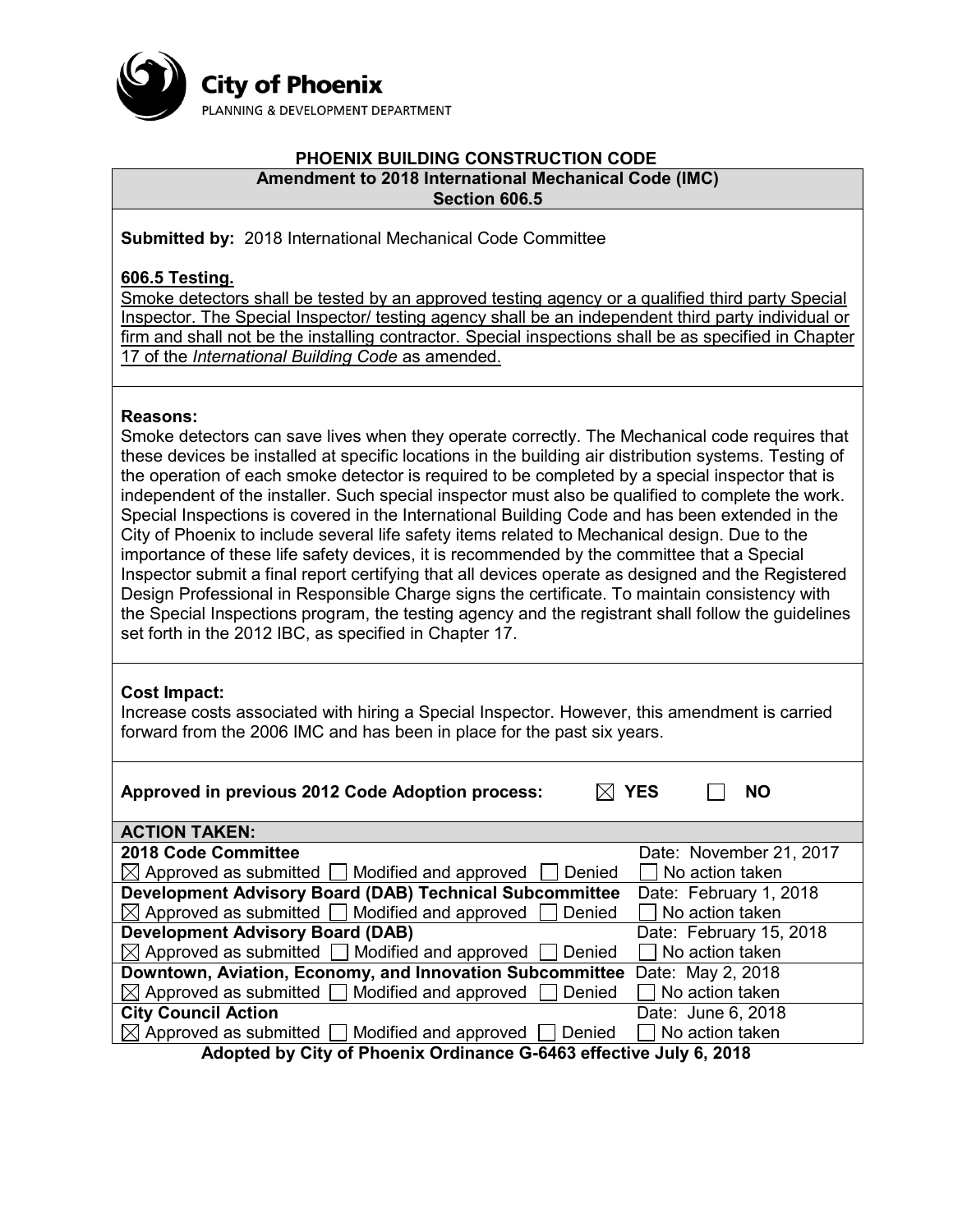

### **PHOENIX BUILDING CONSTRUCTION CODE Amendment to 2018 International Mechanical Code (IMC) Section 607.2**

**Submitted by:** 2018 International Mechanical Code Committee

### **[BF] 607.2 Installation.**

Fire dampers, smoke dampers, combination fire/smoke dampers and ceiling radiation dampers located within air distribution and smoke control systems shall be installed in accordance with the requirements of this section, and the manufacturer's instructions and listing. Dampers shall be tested by an approved testing agency or a qualified third party special inspector. The special Inspector/testing agency shall be an independent third party individual or firm and shall not be the installing contractor. Special inspections shall be as specified in Chapter 17 of the *International Building Code* as amended.

#### **Reasons:**

Fire and smoke dampers can save lives when they operate correctly. The Mechanical code requires that these devices be installed at specific locations to prevent fire and smoke from spreading throughout a building. The IMC requires all dampers to be listed and tested at the factory. This proposal will verify that the dampers operate correctly after they are installed in the building. This amendment requires that testing of dampers shall be performed by a qualified third party testing agency and all results shall be verified by the professional design engineer. Special inspection requirements are listed in the 2012 IBC and a reference is provided in this proposal.

### **Cost Impact:**

Increase costs associated with hiring a Special Inspector. However, this amendment is carried forward from the 2012 IMC and has been in place for the past six years.

| Approved in previous 2012 Code Adoption process:                           | <b>YES</b><br><b>NO</b> |
|----------------------------------------------------------------------------|-------------------------|
| <b>ACTION TAKEN:</b>                                                       |                         |
| 2018 Code Committee                                                        | Date: November 21, 2017 |
| $\boxtimes$ Approved as submitted $\Box$ Modified and approved<br>Denied   | No action taken         |
| Development Advisory Board (DAB) Technical Subcommittee                    | Date: February 1, 2018  |
| $\boxtimes$ Approved as submitted $\Box$ Modified and approved<br>Denied   | No action taken         |
| <b>Development Advisory Board (DAB)</b>                                    | Date: February 15, 2018 |
| $\boxtimes$ Approved as submitted $\Box$ Modified and approved<br>Denied   | No action taken         |
| Downtown, Aviation, Economy, and Innovation Subcommittee                   | Date: May 2, 2018       |
| $\boxtimes$ Approved as submitted $\Box$ Modified and approved<br>Denied   | No action taken         |
| <b>City Council Action</b>                                                 | Date: June 6, 2018      |
| $\boxtimes$ Approved as submitted $\Box$ Modified and approved [<br>Denied | No action taken         |
| Adopted by City of Phoenix Ordinance C 6463 offective July 6, 2018         |                         |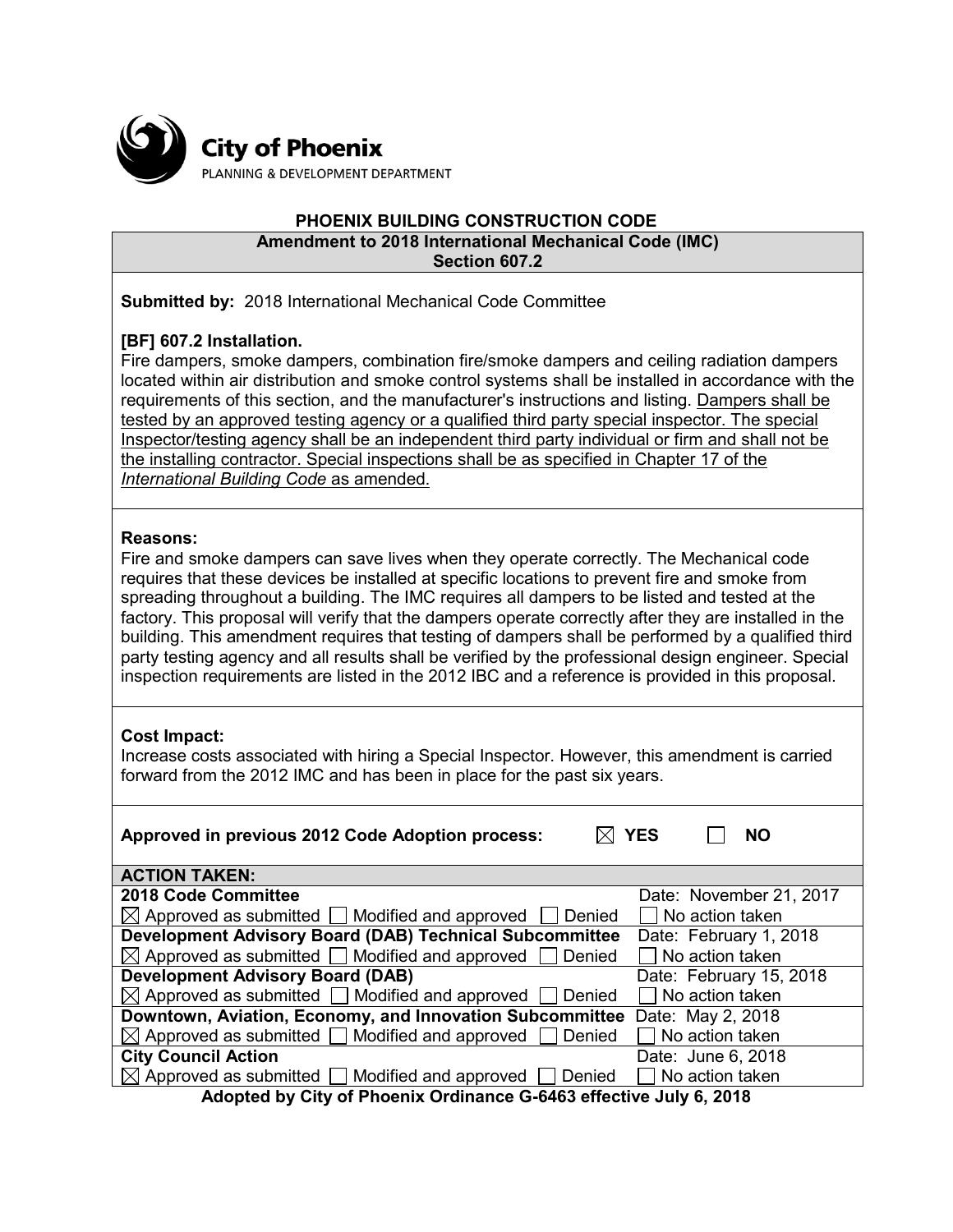

## **PHOENIX BUILDING CONSTRUCTION CODE**

**Amendment to 2018 International Mechanical Code (IMC)**

**Section 928.1**

**Submitted by:** 2018 International Mechanical Code Committee

# **SECTION 928 EVAPORATIVE COOLING EQUIPMENT**

### **928.1 General.**

Evaporative cooling equipment shall:

- 1. Be installed in accordance with the manufacturer's instructions.
- 2. Be installed on level platforms in accordance with Section 304.10. An evaporative cooler supported by the building structure shall be installed on a substantial level base and shall be secured directly or indirectly to the building structure by suitable means to prevent displacement of the cooler. Modifications made to the supporting framework of buildings as a result of the installation shall be made in accordance with the requirements of the *International Building Code* as amended.
- *3.* Have openings in exterior walls or roofs flashed in accordance with the *International Building Code* as amended*.*
- 4. Be provided with potable water backflow protection in accordance with Section 608 of the *International Phoenix Building Construction Code.*
- 5. Have air intake opening locations in accordance with Section 401.4.
- 6. A permanent relief opening or other engineered design sufficient to assure positive airflow shall balance intake air.
- 7. Outside air shall be provided as specified in Section 403.2.
- 8. Air ducts and dampers, which are a portion of an evaporative cooling system, shall comply with Chapter 6.
- 9. Overflow drains shall be provided that discharge to an approved disposal location and comply with the Phoenix Building Construction Code.

### **Reasons:**

This amendment clarifies installation requirements for evaporative coolers.

**Cost Impact:** No cost impact.

These requirements are carried forward from the 2012 IMC.

**Approved in previous 2012 Code Adoption process:**  $\boxtimes$  **YES**  $\Box$  **NO** 

| Date: November 21, 2017 |
|-------------------------|
| $\Box$ No action taken  |
| Date: February 1, 2018  |
| $\Box$ No action taken  |
| Date: February 15, 2018 |
| $\Box$ No action taken  |
| Date: May 2, 2018       |
| $\Box$ No action taken  |
| Date: June 6, 2018      |
| No action taken         |
|                         |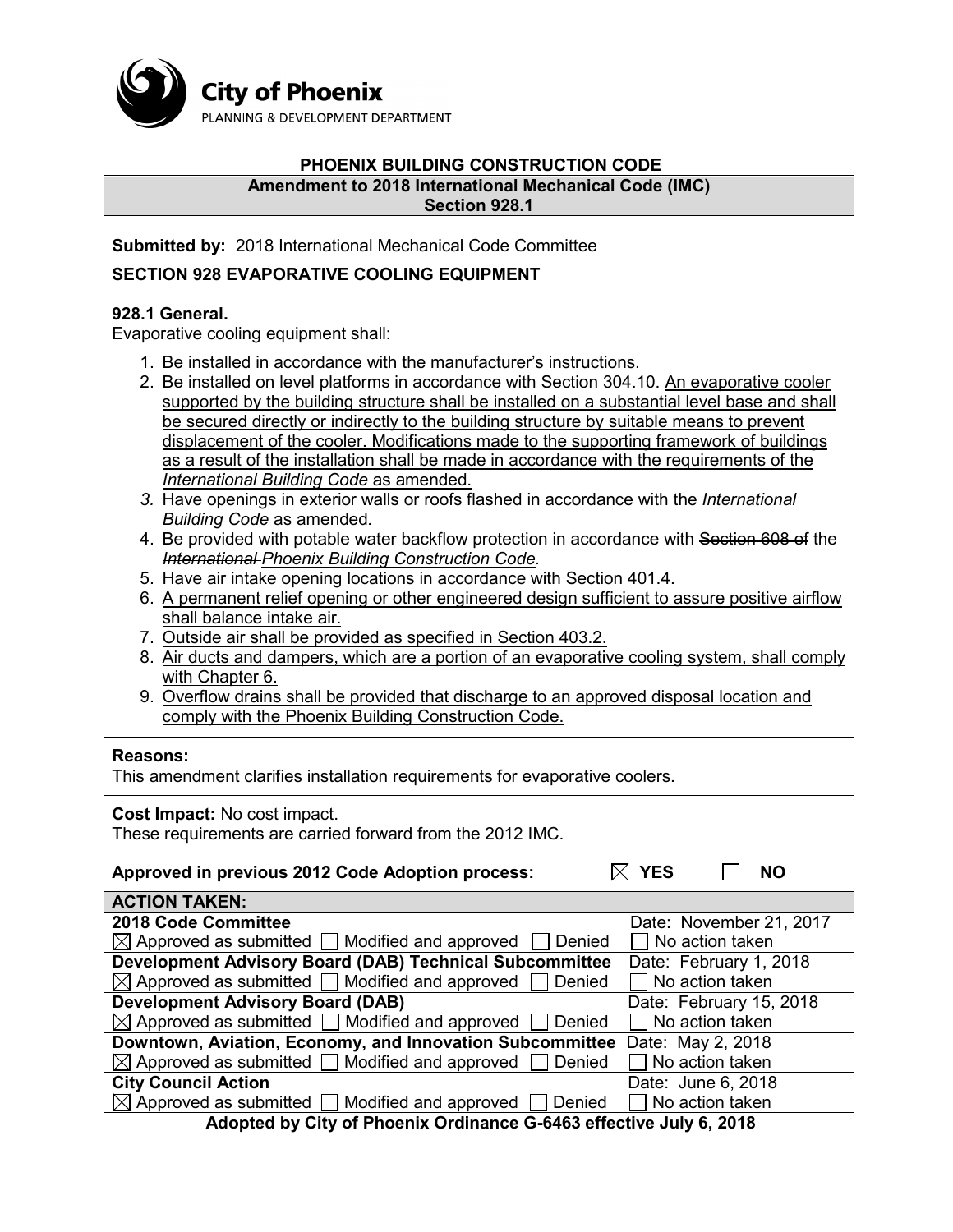

#### **PHOENIX BUILDING CONSTRUCTION CODE Amendment to 2018 International Mechanical Code (IMC) Section 1105.10**

**Submitted by:** 2018 International Mechanical Code Committee

### **1105.10 Dimensions**.

Refrigeration machinery rooms shall be of such dimensions that all system parts are readily accessible with adequate space for service, maintenance, and operations. A minimum unobstructed walking space at least three (3) feet (914 mm) in width and six (6) feet eight (8) inches (2032 mm) in height or approved manufacturer's installation or required clearances shall be maintained throughout, allowing free access to at least two sides of all moving machinery and approaching each stop valve. Access to refrigeration machinery rooms shall be restricted to authorized personnel and posted with permanent signage.

#### **Reasons:**

This addition to this section is needed to ensure adequate safe working space around the equipment in a refrigeration machinery room. Previously incorporated into the 2012 IMC.

**Cost Impact:** Minimal cost impact.

| Approved in previous 2012 Code Adoption process: | $\boxtimes$ YES | $\Box$ NO |  |
|--------------------------------------------------|-----------------|-----------|--|
|--------------------------------------------------|-----------------|-----------|--|

| <b>ACTION TAKEN:</b>                                                            |                         |
|---------------------------------------------------------------------------------|-------------------------|
| 2018 Code Committee                                                             | Date: November 21, 2017 |
| $\boxtimes$ Approved as submitted $\Box$ Modified and approved  <br>Denied      | $\Box$ No action taken  |
| <b>Development Advisory Board (DAB) Technical Subcommittee</b>                  | Date: February 1, 2018  |
| $\boxtimes$ Approved as submitted $\Box$ Modified and approved $\Box$<br>Denied | $\Box$ No action taken  |
| <b>Development Advisory Board (DAB)</b>                                         | Date: February 15, 2018 |
| $\boxtimes$ Approved as submitted $\Box$ Modified and approved $\Box$ Denied    | $\Box$ No action taken  |
| Downtown, Aviation, Economy, and Innovation Subcommittee                        | Date: May 2, 2018       |
| $\boxtimes$ Approved as submitted $\Box$ Modified and approved $\Box$ Denied    | $\Box$ No action taken  |
| <b>City Council Action</b>                                                      | Date: June 6, 2018      |
| $\boxtimes$ Approved as submitted $\Box$<br>Modified and approved<br>Denied     | No action taken         |
|                                                                                 |                         |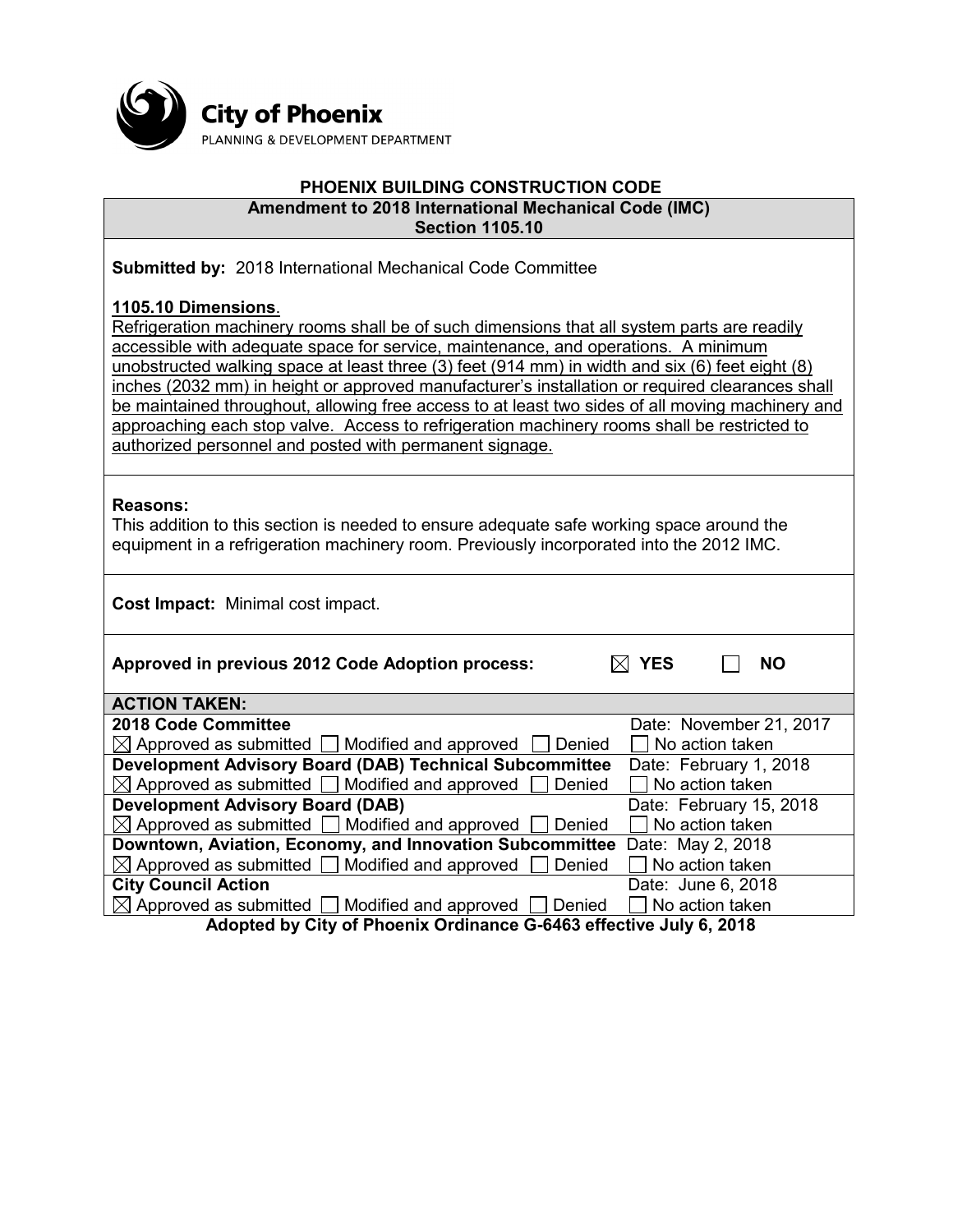

#### **PHOENIX BUILDING CONSTRUCTION CODE Amendment to 2018 International Mechanical Code (IMC) Section 930.1**

**Submitted by:** 2018 International Mechanical Code Committee

## **SECTION 930 WOOD STOVE/FIREPLACE INSTALLATION**

**DEFINITIONS.** For purposes of this section, the following words and terms shall have the meaning ascribed thereto:

**FIREPLACE:** A built-in-place masonry hearth and fire chamber or a factory-built appliance, designed to burn solid fuel or to accommodate gas or electric log insert or similar device, and which is intended for occasional recreational or aesthetic use, not for cooking, heating, or industrial processes.

**SOLID FUEL:** Includes, but is not limited to, wood, coal, or other non-gaseous or non-liquid fuels, including those fuels defined by the Maricopa County Air Pollution Control Officer as "inappropriate fuel" to burn in residential wood burning devices.

**WOODSTOVE:** A solid-fuel burning heating appliance including a pellet stove, which is either freestanding or designed to be inserted into a fireplace.

## **930.1 General.**

In accordance with the Phoenix City Council adopted Ordinance G-4062, on or after December 31, 1998, no person, firm or corporation shall construct or install a fireplace or a wood stove, and the Building Official shall not approve or issue a permit to construct or install a fireplace or a wood stove, unless the fireplace or wood stove complies with one of the following:

1. A fireplace which has a permanently installed gas or electric log insert;

- 2. A fireplace, wood stove or other solid fuel burning appliance which has been certified by the United States Environmental Protection Agency as conforming to 40 Code of Federal Regulations part 60, subpart AAA;
- 3. A fireplace, woodstove or other solid fuel burning appliance that has been tested and listed by a nationally recognized testing agency to meet performance standards equivalent to those adopted by 40 Code of Federal Regulations part 60, subpartAAA;
- 4. A fireplace, wood stove or other solid fuel burning appliance which has been determined by the Maricopa County Air Pollution Control Officer to meet performance standards equivalent to those adopted by 40 Code of Federal Regulations part 60, subpart AAA, as in effect on July 1, 1990.
- 5. A fireplace which has a permanently installed wood stove insert which complies with subparagraph 2, 3, or 4 above.

**Exceptions:** The following installations are not regulated and are not prohibited by this section: Furnaces, boilers, incinerators, kilns, and other similar space heating or industrial process equipment. Cook stoves, barbecue grills, and similar appliances designed primarily for cooking. Fire pits, barbecue grills, and other outdoor fireplaces.